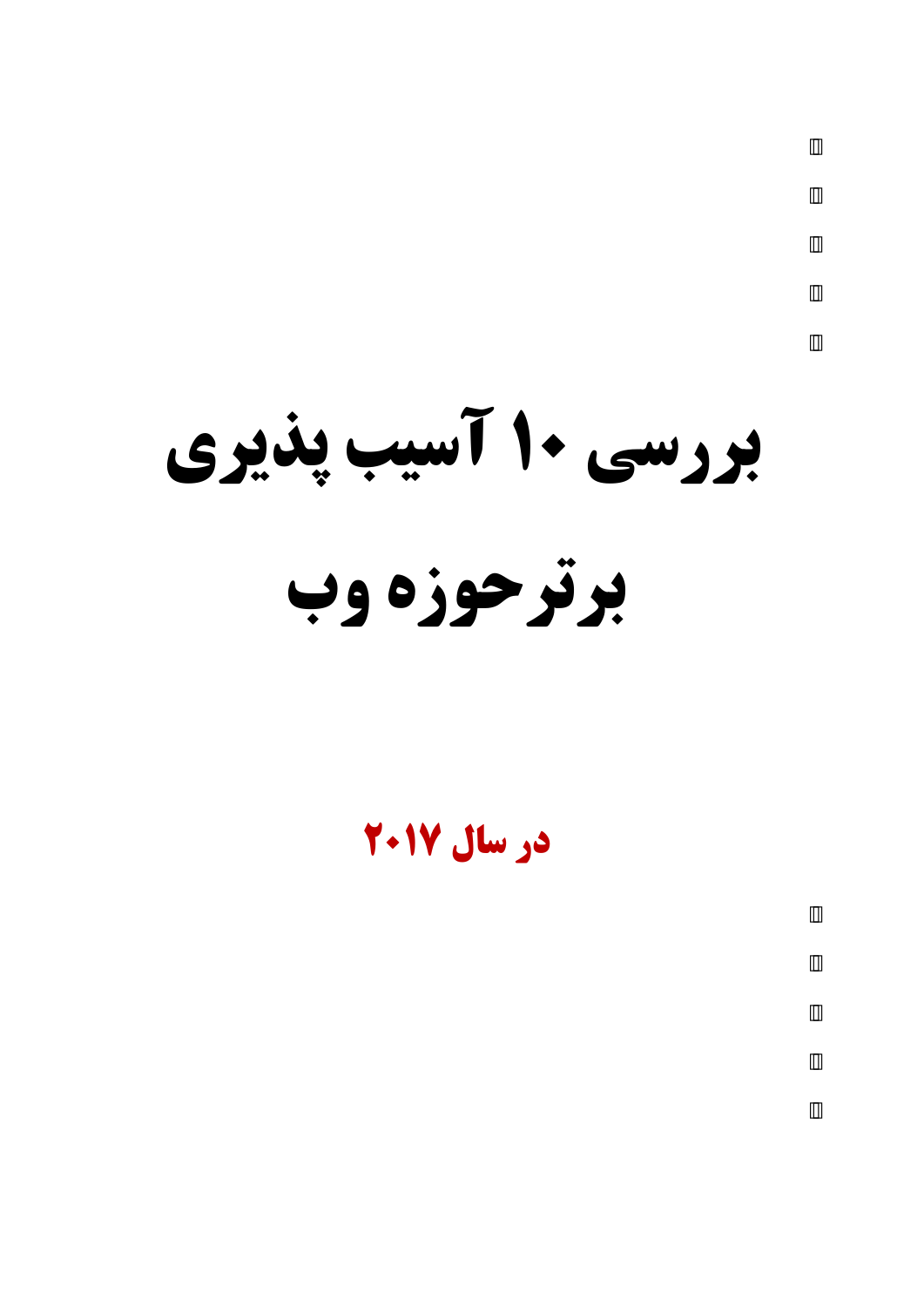| <b>قهرست مطالب</b> |  |  |
|--------------------|--|--|
|--------------------|--|--|

| ۱) = تغییرات نسخه ۲۰۱۷ نسبت به ۲۰۱۳               |
|---------------------------------------------------|
|                                                   |
| ۳)۔ آناتومی ۱۰ آسیب پذیری برتر وب.                |
|                                                   |
|                                                   |
|                                                   |
|                                                   |
|                                                   |
|                                                   |
|                                                   |
|                                                   |
| ۰۳–۹) استفاده از کامپوننت های آسیب پذیر در برنامه |
|                                                   |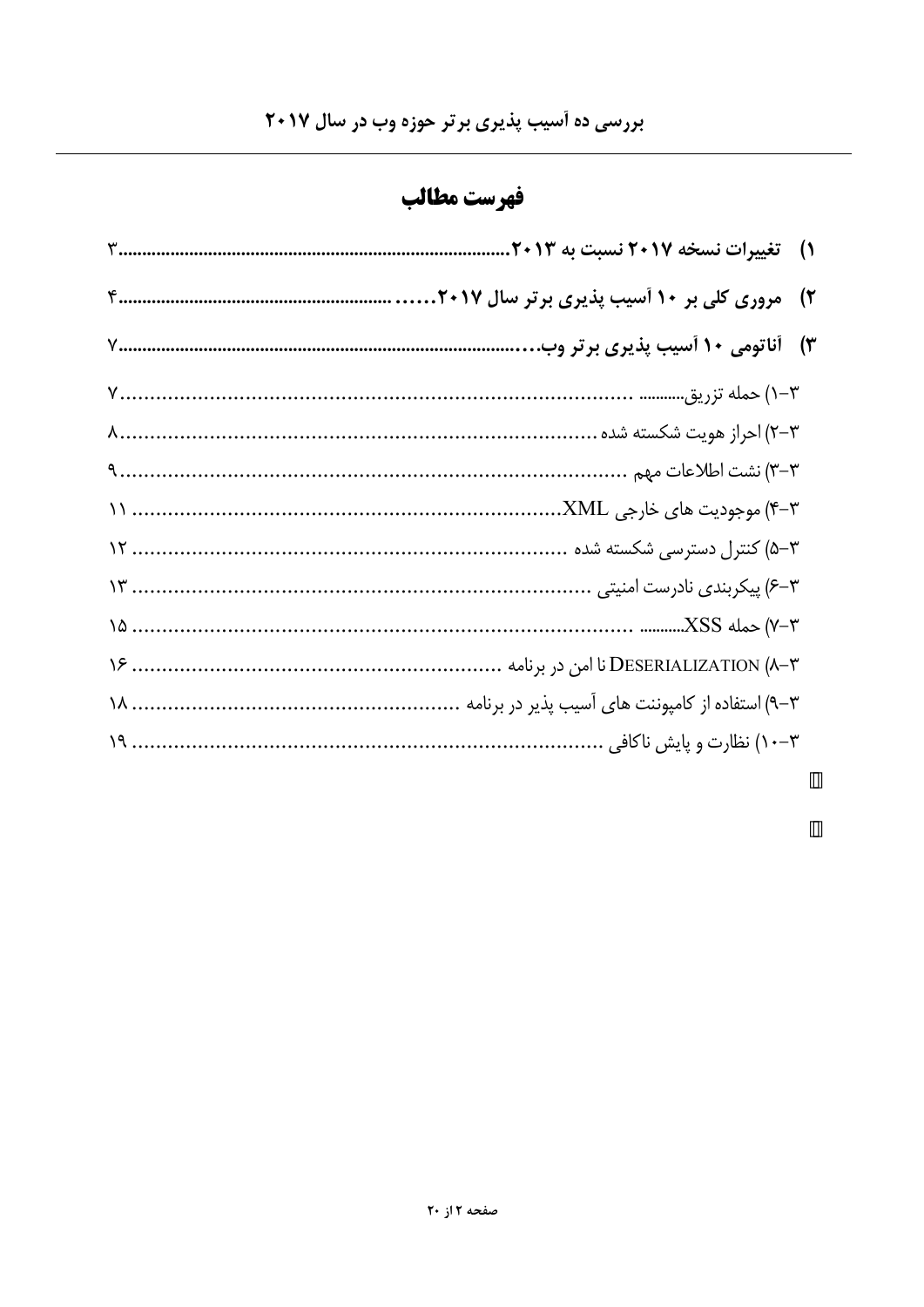# **1) تغییرات نسخه ۲۰۱۷ نسبت به ۲۰۱۳**

مهمترین تغییراتی که در گزارش OWASP Top 10 سال ۲۰۱۷ نسبت به نسخه قبلی آن در سال ۲۰۱۳ وجود دارد شامل موارد زير است:

- بند 44 با عنوان Insecure Direct Object References و بند 47 با عنوان Missing Function Level Access Control به صورت یک بند با عنوان A5:2017-Broken Access Control با یکدیگر تر کیب شده اند.
- بند A8 با عنوان Cross-Site Request Forgery (CSRF) از فهرست ١٠ آسيب يذيري برتر سال ٢٠١٧ خارج شده و در جایگاه ۱۳ قرار گرفته است.
- بند A10 با عنوان Unvalidated Redirects and Forwards از فهرست ١٠ آسيب يذيري برتر سال ۲۰۱۷ خارج شده و در جایگاه ۲۵ قرار گرفته است.
- سه آسیب یذیری جدید با عنوان A4:2017-XML External Entities (XXE) و A8:2017-Insecure Deserialization و A10:2017-Insufficient Logging and Monitoring به ترتيب جايگاه هاى چهارم و هشتم و دهم را در سال ۲۰۱۷ به خود اختصاص داده اند.
	- $\bullet$  آسیب پذیری XSS از رتبه سوم در سال ۲۰۱۳ به رتبه هفتم در سال ۲۰۱۷ تنزل یافته است.

| <b>OWASP Top 10 - 2013</b>                           | $\rightarrow$ | <b>OWASP Top 10 - 2017</b>                           |
|------------------------------------------------------|---------------|------------------------------------------------------|
| A1 - Injection                                       |               | A1:2017-Injection                                    |
| A2 - Broken Authentication and Session Management    | -             | A2:2017-Broken Authentication                        |
| A3 – Cross-Site Scripting (XSS)                      | N             | A3:2017-Sensitive Data Exposure                      |
| A4 - Insecure Direct Object References [Merged+A7]   | U             | A4:2017-XML External Entities (XXE) [NEW]            |
| A5 - Security Misconfiguration                       |               | A5:2017-Broken Access Control [Merged]               |
| A6 - Sensitive Data Exposure                         | 2.            | A6:2017-Security Misconfiguration                    |
| A7 - Missing Function Level Access Contr [Merged+A4] | U             | A7:2017-Cross-Site Scripting (XSS)                   |
| A8 - Cross-Site Request Forgery (CSRF)               | x             | A8:2017-Insecure Deserialization [NEW, Community]    |
| A9 - Using Components with Known Vulnerabilities     | -3            | A9:2017-Using Components with Known Vulnerabilities  |
| A10 - Unvalidated Redirects and Forwards             | x             | A10:2017-Insufficient Logging&Monitoring [NEW,Comm.] |

در ادامه مقايسه اي از تغييرات صورت گرفته در اين دو نسخه مشاهده مي نماييد: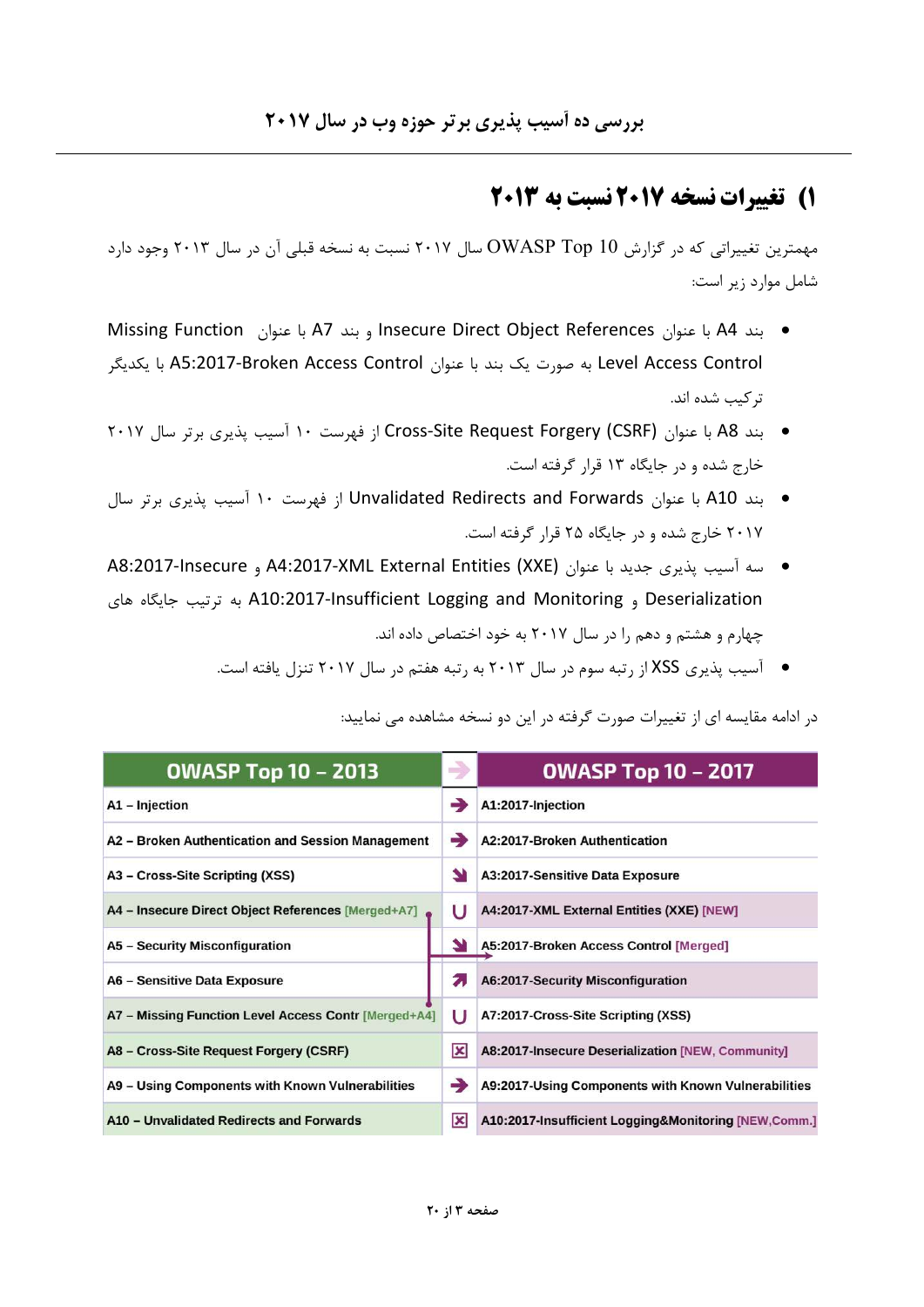# 2) مروری کلی بر 10 آسیب پذیری برتر سال 2017

# $A1$  : تزريق

آسیب پذیری نوع تزریق که به صورت تزریق SQL، تزریق NoSQL، تزریق دستورات OS و تزریق LDAP وجود دارد، زمانی رخ می دهد که داده هایی از منابع نامطمئن به صورت یک دستور یا پرس وجوی پایگاه داده به سمت یک مفسر ارسال شوند. درواقع درجاهایی که برنامه نویس انتظار ورود یک داده را دارد هکر به جای یک داده، کد یا دستور قابل اجرا را وارد می کند که با اجرای آن دسترسی غیرمجاز به اطلاعات خواهد داشت.

 $A2$  احرازهویت شکسته شده :

امروزه رويه هاي كاري داخلي بسياري از برنامه هاي كاربردي وابسته به احرازهويت و مديريت نشست است كه متاسفانه اغلب نیز به درستی پیاده سازی نمی شود و به هکرها این امکان را می دهد تا به اطلاعات پسوردها، کلیدها یا توکن های مربوط به نشست های کاربران به صورت غیرمجاز دسترسی پیدا کنند.

 $A3$  افشای اطلاعات مهم :

بسیاری از برنامه های کاربردی وب و API ها مکانیسم مناسبی جهت محافظت از داده های حساس خود ندارند که هکر این فرصت را خواهد داشت تا داده های با محافظت ضعیف را دستکاری کرده یا به سرقت ببرد و یا از حساب های بانکی کاربران سو استفاده نماید. داده های حساس مستلزم محافظت های اضافه تری هستند مثلاً رمزنگاری اطلاعات در حین انتقال و یا رعایت ملاحظات ویژه در زمان انتقال از مرورگر به سمت سرور.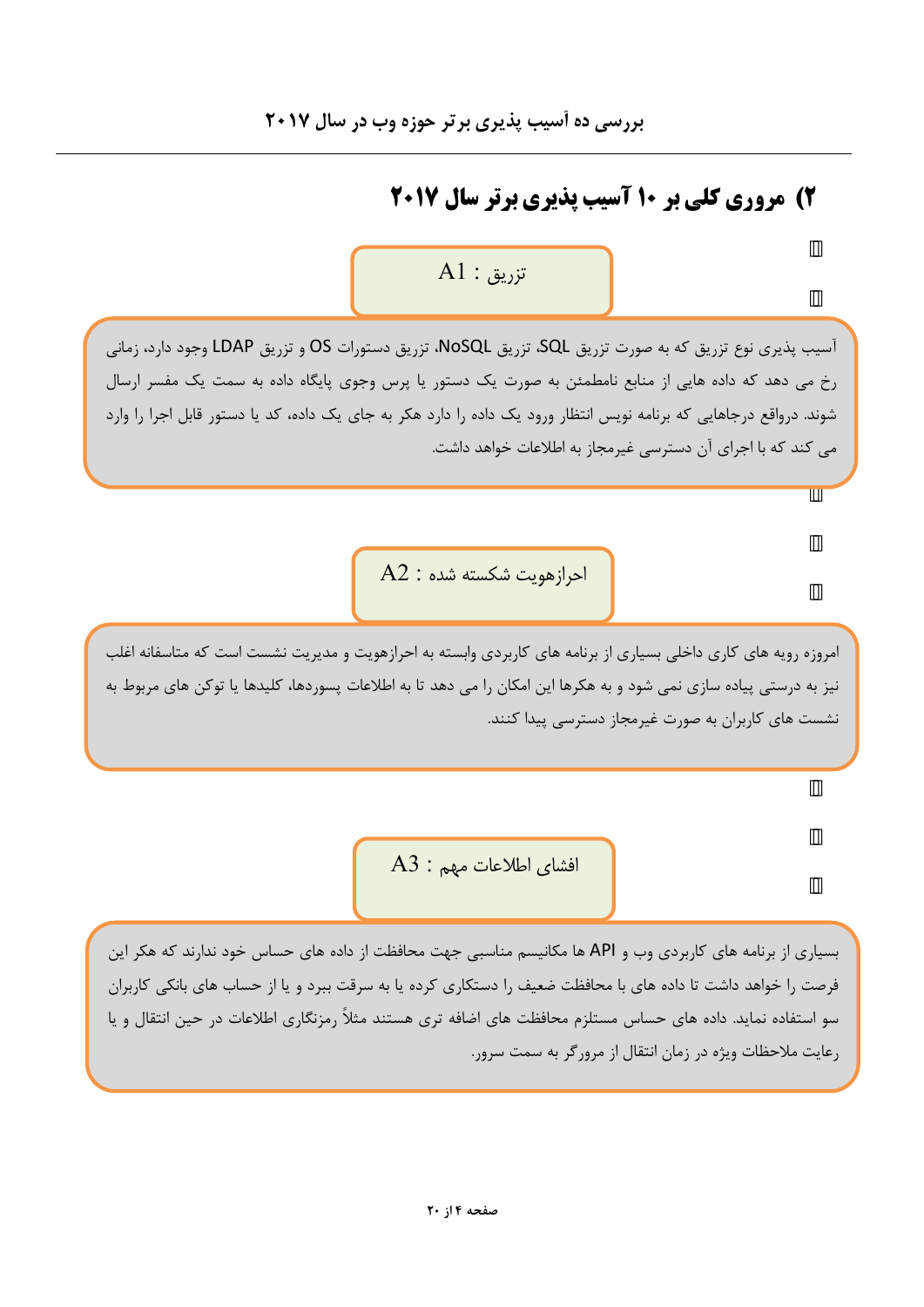## بررسی ده آسیب پذیری برتر حوزه وب در سال ۲۰۱۷

موجوديت هاي خارجي : A4 **XML** 

بسیاری از پردازشگرهای XML قدیمی یا دارای پیکربندی ضعیف، مراجع مربوط به موجودیت بیرونی را درون سند XML ارزیابی می کنند. موجودیت های بیرونی می توانند توسط هکرها برای افشای URI فایل های داخلی ، اشتراک گذاری آن ها، اسکن پورت، اجرای کد از راه دور و انجام حملات منع سرویس(DoS) به کار روند.

> $AS:$  كنترل دسترسى شكسته شده

اغلب مواقع برای کاربران احرازهویت شده محدودیت های لازم جهت کنترل دسترسی به درستی تعریف نمی شود. هکرها از این دسته آسیب پذیری ها برای مواردی چون دسترسی به داده ها یا قابلیت های غیرمجاز برنامه مثل دسترسی به اطلاعات سایر حساب های کاربری، مشاهده فایل های حساس برنامه، تغییر اطلاعات کاربران دیگر و تغییر حقوق دسترسی افراد استفاده می نمایند.

 $A6$ : پیکربندی نامناسب امنیتی

این مورد در برنامه های کاربردی بسیار رایج بوده که نتیجه یک پیکربندی پیش فرض ناقص و ناامن، پیکربندی اشتباه پارامترهای هدر http و یا پیغام های خطایی که اطلاعات مهمی را به کاربر نمایش می دهند، است. برای مقابله با این نوع آسیب پذیری ها، نه تنها سیستم عامل ها، زیرساخت های طراحی و برنامه های کاربردی باید به شکل صحیح پیکربندی شوند بلکه بایستی به طور منظم به روز رسانی شده و وصله های امنیتی نصب شوند.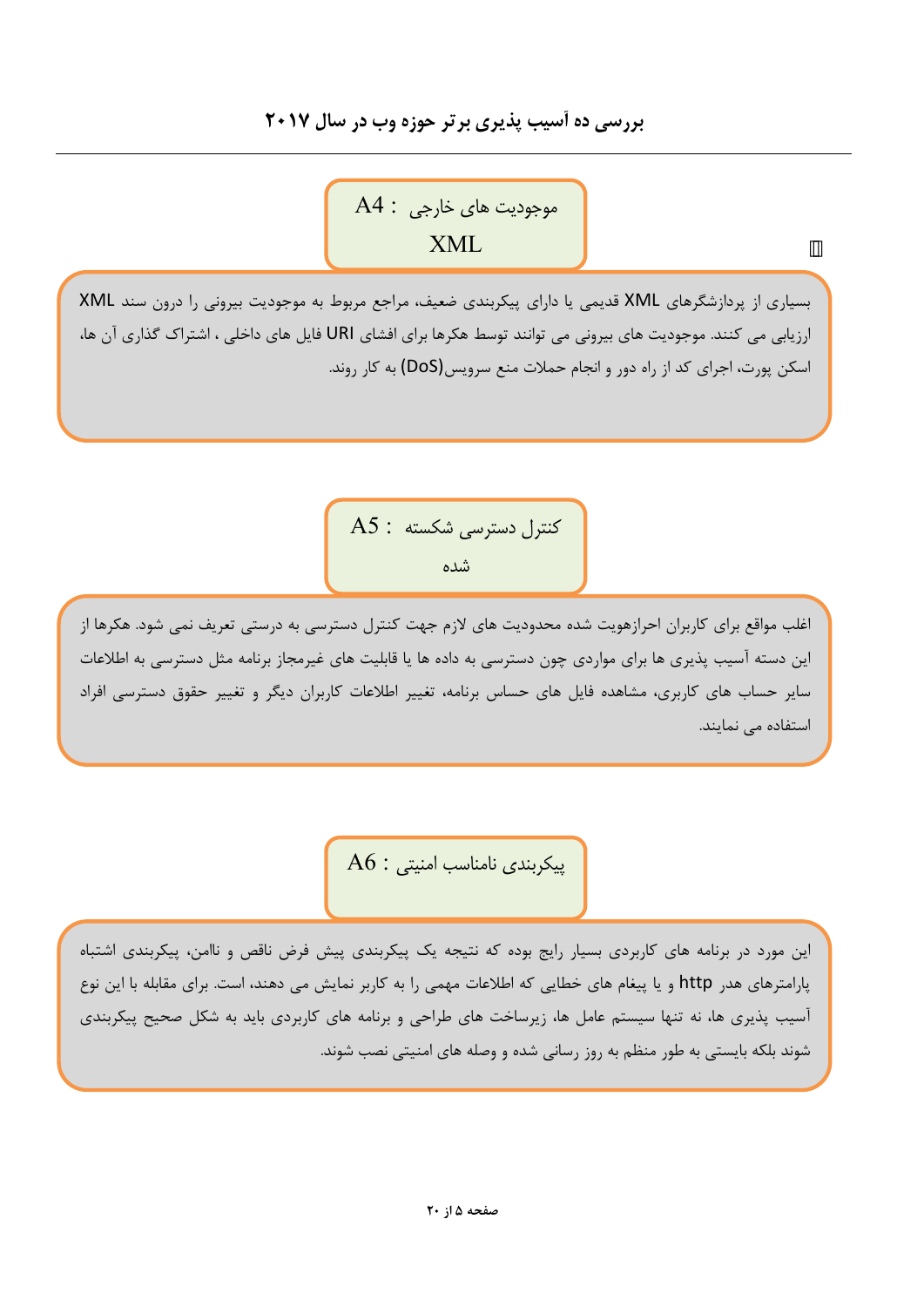## بررسی ده آسیب پذیری برتر حوزه وب در سال ۲۰۱۷

 $A7: Cross-Site$  $S$ cripting(XSS)

آسیب پذیری XSS زمانی رخ می دهد که یک برنامه بدون رعایت اعتبارسنجی ورودی و پاکسازی ورودی، امکان ورود داده های نامطمئن درون صفحات وب را فراهم کرده باشد. XSS به هکر امکان می دهد تا اسکرییت هایی را دررون مرورگر کاربران اجرا نموده و از این طریق نشست های کاربر را سرقت کرده ، کاربر را به سایت های جعلی هدایت نموده یا یک وب سایت را دیفیس نمایند.

> A8 : Insecure Deserialization

این آسیب پذیری اغلب منجر به اجرای کد از راه دور می گردد. حتی در صورتی که این باگ منجر به اجرای کد از راه دور نشود می تواند حملاتی همچون حملات replay ، حملات تزریق و یا حملات ارتقای سطح دسترسی را به دنبال داشته باشد.

> A9 : استفاده از كامپوننت هاى آسيب پذير

کامپوننت ها مانند کتابخانه ها، فریم ورک ها و ماژول های نرم افزاری با همان دسترسی برنامه کاربردی اجرا می شوند. در صورت اکسپلویت یک کامپوننت آسیب پذیر، می تواند کل یک برنامه و داده های آن مورد نفوذ واقع شود. برنامه ها و APIهایی که از کامپوننت های با آسیب پذیری شناخته شده استفاده می کنند، می توانند امنیت برنامه را تضعیف کرده و منجر به انجام حملات متعدد عليه برنامه گردند.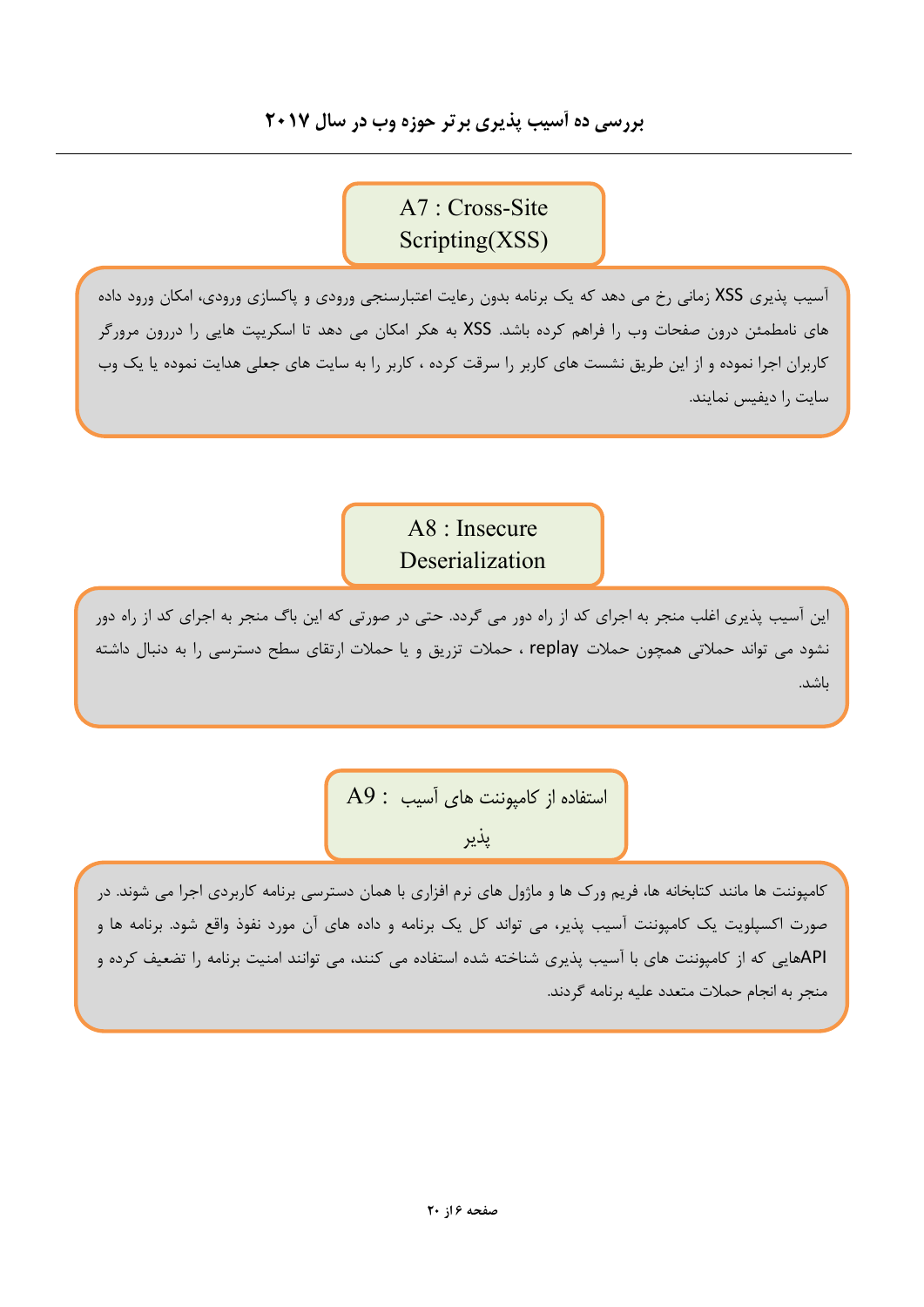نظارت و پایش ناکافی : A10

نظارت و پایش ناکافی در کنار نبود رویه پاسخگویی مناسب به حوادث امنیتی به مهاجمین امکان می دهد تا به سیستم های متعدد نفوذ کرده ، دسترسی خود را ماندگار نموده و از طریق یک سیستم به سایر سیستم های متصل شبکه نیز وارد شوند.

# 3) آناتومي ده آسب پذيري برتر وب

## **3-1) حمله تزريق**

- بردار حمله : تقریباً هر منبع داده ای می تواند یک بردار برای حمله تزریق باشد. متغیرهای محیطی، پارامترهای ورودی، وب سرویس ها و کاربران برنامه همگی می توانند عامل بالقوه حمله باشند. این آسیب یذیری زمانی رخ می دهد که مهاجم کدمخرب را در قالب داده های مجاز به یک مفسر مانند مفسر زبان SQL ارسال كند.
- **ـ نقاط ضعف امنیتی :** این نوع آسیب پذیری به خصوص در برنامه های قدیمی بسیار شایع است و معمولاً در پرس وجوهای XParh ، LDAP ، SQL و NoSQL ، دستورات OS. پارسرهای XML ، هدرهای SMTP و پرس و جوهای ORM یافت می شود. این نوع آسیب پذیری در زمان بررسی کدها به راحتی قابل شناسایی است. اسکنرها و فازرها به هکرها کمک می کنند تا این گونه آسیب پذیری را سریع تر و راحت تر كشف كنند.
- ت**اثیرات حمله :** این نوع آسیب پذیری منجر به از بین رفتن یا خرابی داده ها یا مختل شدن دسترسی به برنامه می شوند. میزان تاثیر آن در کسب و کار بستگی به میزان محافظت از برنامه و داده های مرتبط در برابر این نوع حمله دارد.
	- مشخصات برنامه های آسیب پذیر :
	- ۱- داده های وارد شده توسط کاربر توسط برنامه اعتبارسنجی، فیلتر و پاکسازی نشود.
	- ۲– داده های مخرب مستقیماً توسط پرس و جوهای پویا یا غیرپارامتریک برای مفسر ارسال شوند.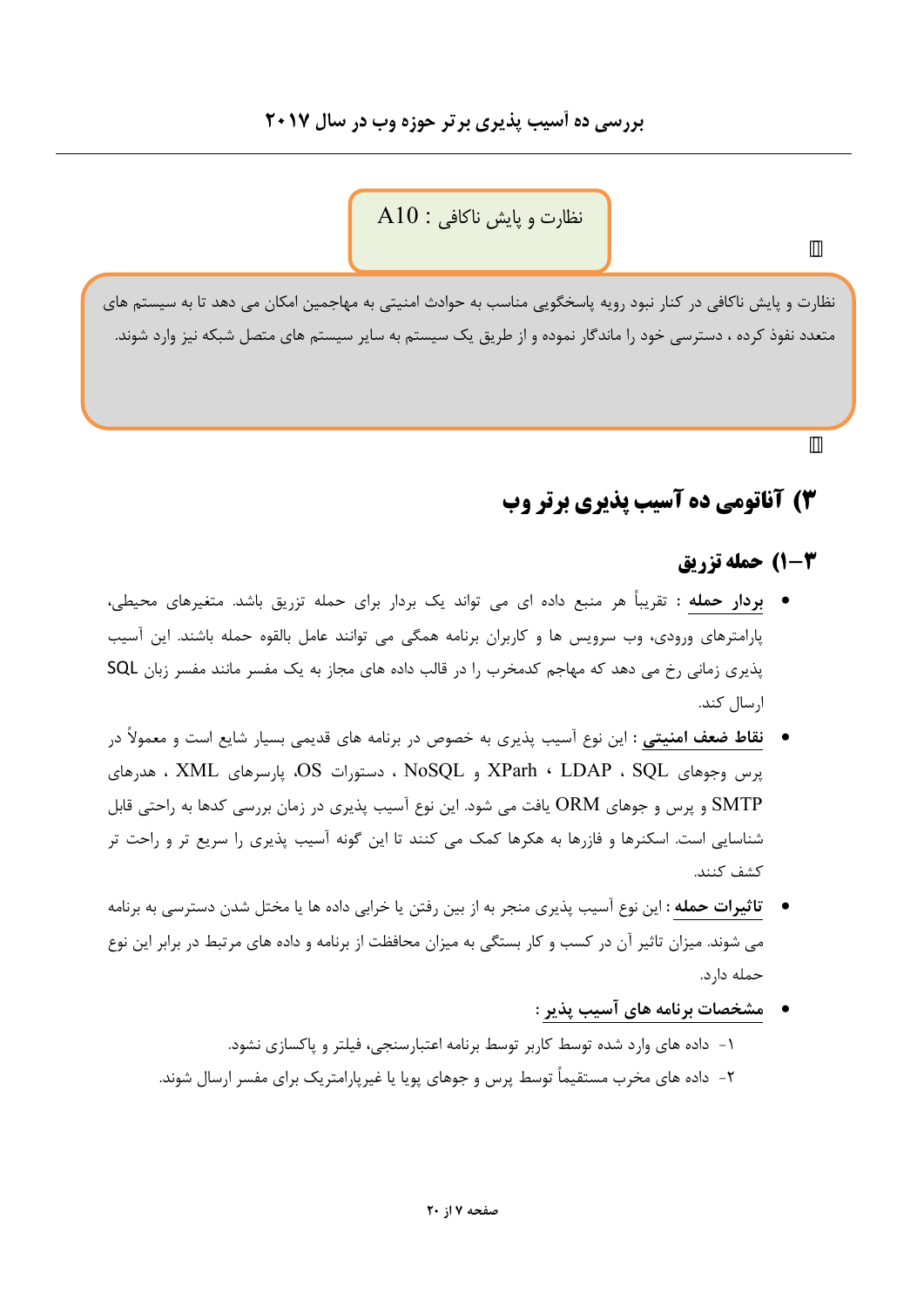- ۳- داده های مخرب در پارامترهای جستجوی ORM به کار روند تا رکوردهای اضافه تری را استخراج كنند.
- ۰۴ داده های مخرب به صورت معمولی یا پشت سرهم به کار روند به نحوی که عبارت  $\rm SQL$  حاوی هم داده ساختاری و هم مخرب در پرس و جوهای پویا یا رویه های ذخیره شده باشد.
	- **نحوه مقابله** : برای مقابله با این نوع حمله باید داده ها از دستورات یا پرس و جوها تفکیک شود.
- ۱- یک روش خوب استفاده از یک API امن است که مانع استفاده از مفسر می شود و یا یک واسط پارامتریک ارائه می کند و یا با استفاده از ابزارهای ORM .
- ۲- استفاده از یک لیست سفید یا لیست کاراکترهای مجاز در سمت سرور. این روش همواره کارساز نیست زیرا برخی برنامه ها نیازمند استفاده از کاراکترهای خاصی هستند.
- ۳- برای بقیه پرس و جوهای پویا، کاراکترهای خاص را با روش مختص آن مفسر پاکسازی کنید. اسامی موجود در ساختار زبان  $\rm SQL$  مانند نام جدول یا فیلدها را نمی توان به صورت دقیقی پاکسازی کرد.
- ۰۴ با دستور LIMIT یا سایر دستورات کنترلی  $\rm{SQL}$  درون پرس و جو، جلوی دسترسی انبوه به $\bullet$ رکوردها را در حمله تزریق بگیرید.

#### 2-3) احراز هويت شكسته شده

- بردار حمله : هكرها با استفاده از ليست هاى اكانت هاى پيش فرض،
- فقاط ضعف امنیتی : انتشار این نوع حمله به دلیل نحوه طراحی و پیاده سازی اغلب سیستم های کنترل دسترسی بسیار فراگیر است. مدیریت نشست به عنوان بستر اصلی برای احرازهویت و کنترل دسترسی در اغلب برنامه های کاربردی به چشم می خورد. هکرها با استفاده از ابزارها و لیست پسوردها و دیکشنری های اختصاصی اقدام به شناسایی احرازهویت های شکسته شده می کنند.
- ت**اثیرات حمله** : هکرها برای دراختیار گرفتن برنامه یا سیستم مقصد از تعداد محدودی اکانت یا در اغلب موارد اکانت مدیر سیستم استفاده می کنند. بسته به نوع برنامه دسترسی به اطلاعات احرازهویتی می توانند از جنبه های مالی، امنیتی و یا حقوقی برای هکرها سودمند باشد.
- مشخصات برنامه های آسیب پذیر : تایید و تصدیق شناسه و هویت کاربر و اطلاعات نشست وی برای محافظت در برابر حملات مرتبط با احرازهویت ضروری است. موارد زیر به عنوان نقاط ضعف در برنامه های آسیب پذیر قابل ذکر است: ۱- برنامه امکان انجام حملات خودکار دیکشنری را با استفاده از لیست نام کاربری و پسورد توسط هکر فراهم کند.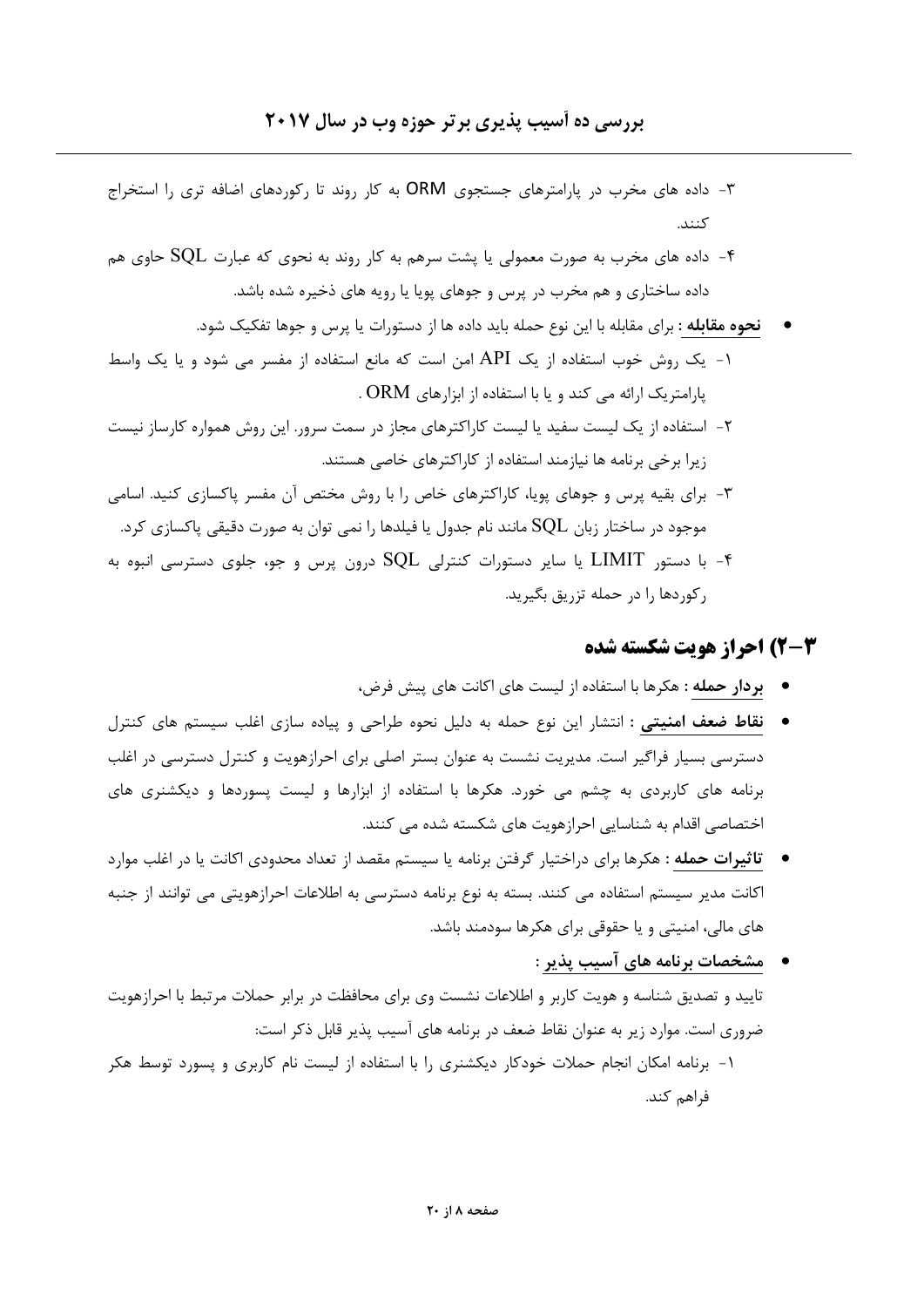### بررسی ده آسیب پذیری بر تر حوزه وب در سال ۲۰۱۷

٢- برنامه امكان انجام حملات بروت فورس را فراهم كند. ۳- برنامه امکان استفاده از نام کاربری و پسوردهای پیش فرض(مانند admin/admin) یا پسوردهای ضعیف را برای کاربران مهیا نماید. ۴- برنامه از رویه های ضعیف یا ناکارآمد برای بازیابی پسوردهای فراموش شده استفاده کند. ۵- برنامه فاقد مكانيسم احرازهويت چندعاملي باشد. ۶- برنامه مقدار Session ID ,ا درون URL قرار داده باشد. ۷- برنامه مقدار Session ID ,ا بعد از لاگین موفق تغییر نداده باشد. ۸- برنامه به طور صحیح مقادیر Session ID و توکن های احرازهویت به ویژه توکن های SSO را بعد از خروج کاربر از سیستم یا بیکار ماندن وی، غیرمعتبر ننموده باشد.

#### • نحوه مقابله :

- ۱- برنامه در صورت امکان باید از مکانیسم احرازهویت چندعاملی برای جلوگیری از حملات خودکار بروت فورس و استفاده مجدد از حساب های کاربری شنود شده استفاده کند.
- ۲- برنامه به هیچ عنوان امکان استفاده از حساب های پیش فرض را به ویژه برای حساب مدیر سیستم
- ۳- از یک مکانیسم برای تست ضعیف بودن پسورد استفاده کند به عنوان مثال پسوردهای جدید کاربر را با لیستی از بدترین پسوردهای قابل انتخاب مقایسه کند و درصورت امکان، مانع انتخاب پسوردهای بد توسط کاربر شود.
- ۴- برنامه باید سیاست های امنیتی مربوط به پسورد ۱٫ بر اساس خطوط راهنما مانند NIST 800 تعیین کند تا مواردی همچون طول پسورد، پیچیدگی و تاریخچه تعداد تغییرات را در نظر بگیرد.
- ۵– برنامه تلاش های ناموفق ورود به سیستم را محدود نموده یا برای آن وقفه ایجاد نماید تا جلوی اجرای حملات بروت فورس را بگیرد.
- ۶- از یک سیستم مدیریت نشست داخلی امن در سمت سرور برای ایجاد Session ID های جدید بعد از لاگین کاربر استفاده کنید. این شناسه نباید در URL مرورگر ذخیره شود و باید بعد از خروج کاربر از برنامه یا سپری شدن زمان بیکاری کاربر منقضی گردد.

### 3-3) افشای اطلاعات مهم

● **بردار حمله :** هكرها معمولاً به دنبال اطلاعات رمزشده نيستند و به جاي آن به سرقت كليدرمز، شنود داده های در حال انتقال با استفاده از حملات MitM یا کشف اطلاعات متنی ساده انتقال یافته بین مرورگر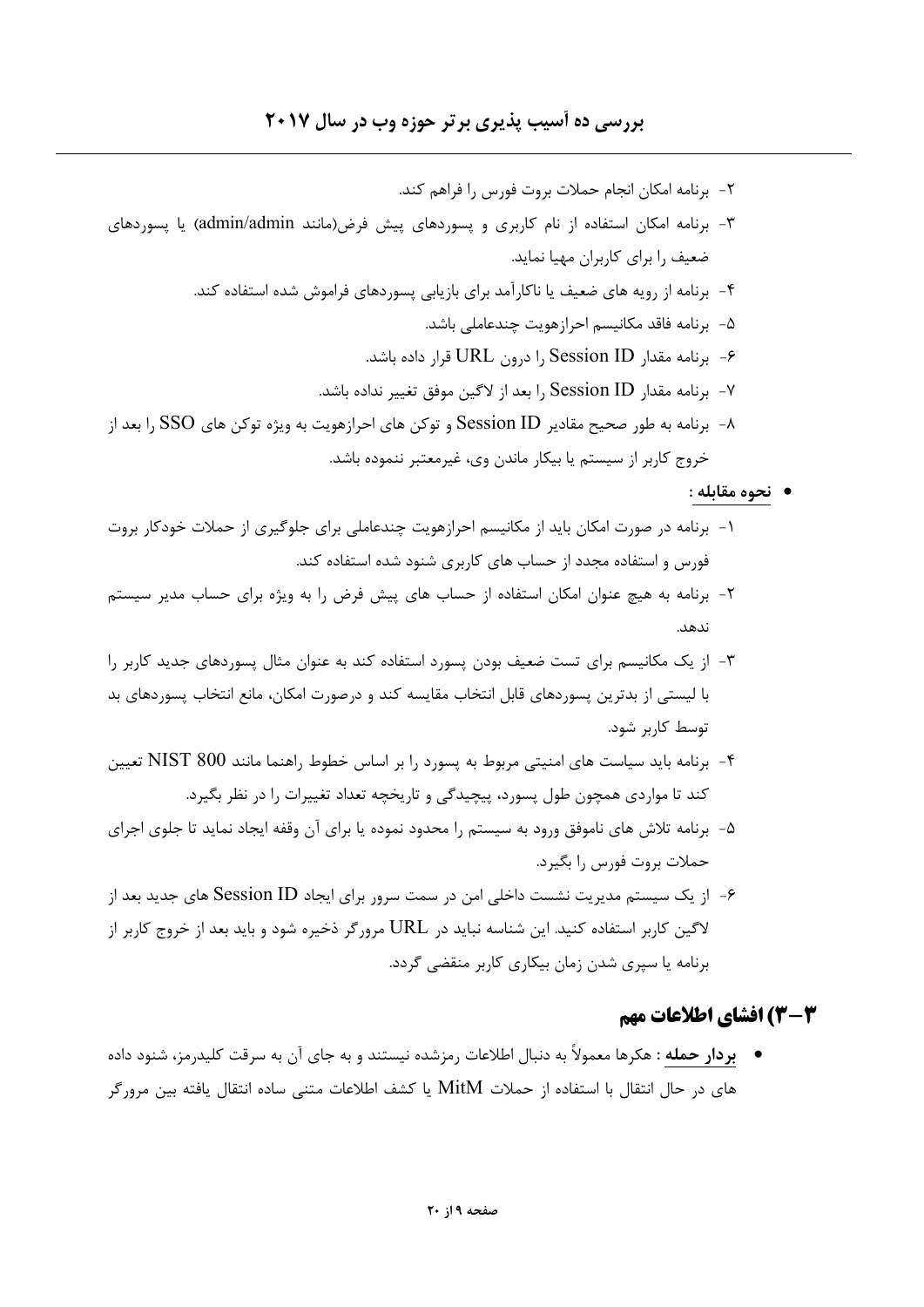کاربر و سرور هستند. در حین این عملیات پسوردهای پایگاه داده کشف شده یا با استفاده از زیرساخت های قدر تمند پردازشی کرک می شود.

- نقاط ضعف امنیتی : این حمله یکی از تاثیرگذارترین حملات در طی سالیان اخیر بوده است. ایراد اصلی فقط به خاطر رمزنگاری نشدن داده های مهم نیست بلکه در فرآیند رمزنگاری، مدیریت و ضعف در تولید کلید رمز، ضعف در الگوریتم رمزنگاری و پروتکل های مورد استفاده و تکنیک های هش موجود نقش مهمی در این خصوص ایفا می کنند. کشف نقاط ضعف موجود در داده های در حال انتقال آسان تر از داده های ذخیره شده بر روی سرور است.
	- مشخصات برنامه های آسیب پذیر :

اولین گام تعیین نیازهای حفاظتی مورد نیاز در داده های در حال انتقال و ذخیره شده است. به طور مثال یسوردها، اطلاعات کارت های اعتباری، اطلاعات خصوصی افراد و اطلاعات محرمانه سازمانی نیازمند مراقبت ویژه هستند. در این خصوص بررسی موارد زیر در برنامه پیشنهاد می شود:

- ١- آيا داده هاي ارسالي برنامه به صورت متني ساده ارسال مي شوند؟ اين گونه اطلاعات از طريق پروتکل هایی همچون http ،ftp و smtp ارسال می شوند. ۲- آیا داده هایی که به صورت متنی ساده مبادله می شوند دارای نسخه پشتیبان نیز هستند؟ ۳- آیا از الگوریتم های ضعیف و قدیمی رمزنگاری در کدهای برنامه استفاده می شود؟ ۴- آیا از کلیدهای پیش فرض در رمزنگاری استفاده می شود؟ آیا از کلیدهای رمزنگاری ضعیف استفاده می شود یا سیستم مدیریت کلید مناسب مورد استفاده قرار می گیرد؟ ۵- آیا استفاده از رمزنگاری در ارتباط مرورگر با برنامه اجبار شده است؟ ۶- آیا در صورت نامعتبر بودن گواهینامه ارسالی سرور، برنامه سمت کلاینت قادر به شناسایی است؟
	- نحوه مقابله :
- ۱– داده های پردازش شده، ذخیره شده یا در حال انتقال برنامه را طبقه بندی کنید و بر اساس نوع کسب و کار سازمان و نیازمندی ها و الزامات کاری تعیین کنید چه داده هایی برای سازمان مهم و حساس هستند.
	- ٢- برای هر نوع طبقه بندی داده، کنترل هایی را تعیین و اجرا کنید.
- ۳- داده های مهم که مورد نیاز نیستن را نگهداری و ذخیره سازی نکنید. در صورت امکان با روش های امن نسبت به امحای داده های غیرضروری حساس اقدام کنید.
	- ۴- اطمینان حاصل کنید که تمامی داده های ذخیره شده مهم رمزنگاری شده اند.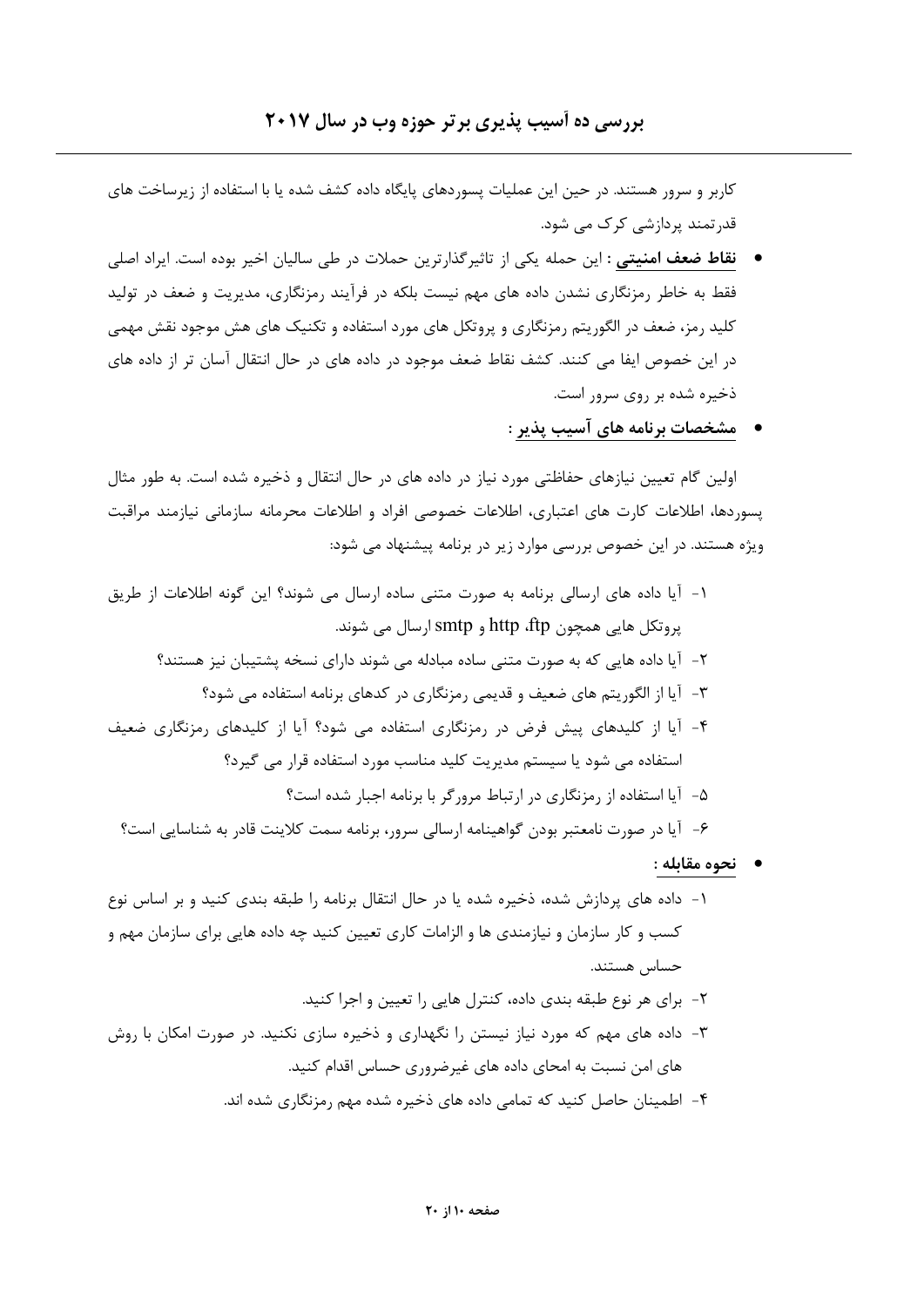- ۵– اطمینان حاصل کنید که از الگوریتم ها و پروتکل های جدید و قدرتمند با ساختار مدیریت کلید مناسب در برنامه ها استفاده کرده اید.
- داده های در حال انتقال برنامه را با پروتکل های امنی همچون TLS با پارامترهای مناسب $\cdot$ رمزنگاری کنید. با استفاده از مکانیسم هایی مانند HSTS استفاده از رمزنگاری را اجبار کنید.
	- ۷- قابلیت caching را برای پاسخ هایی از برنامه که شامل اطلاعات حساس است غیرفعال نمایید.
- ^- يسوردها را با استفاده از توابع هش دارای salt و با استفاده از فاكتورهايي همچون Argon2 scrypt , bcrypt وPBKDF2 ذخیره سازی کنید.
	- ٩- به صورت متناوب از صحت عملكرد تنظيمات امنيتي انجام شده اطمينان حاصل كنيد.

## **4-3) موحودت های خارجی XML**

- بردار حمله : هكرها می توانند پردازشگرهای XML آسیب پذیر را با آیلود كردن فایلXML و قرار دادن محتواي مخرب درون سند آن، اکسیلویت کنند.
- نقاط ضعف امنیتی : به طور پیش فرض بسیاری از پردازشگرهای XML قدیمی، امکان تعیین یک موجودیت خارجی را می دهند که امکان ارجاع دهی و ارزیابی مجدد در حین پردازش XML را فراهم می کند. ابزارهای استاتیک یا SAST با بررسی وابستگی ها و پیکربندی این کار را انجام می دهند و ابزارهای DAST نیاز به مراحل اضافه تری برای شناسایی و اکسیلویت دارند.
- **تاثیرات حمله** : این نوع آسیب پذیری می تواند منجر به استخراج داده ها، اجرای یک درخواست راه دور از طریق سرور، اسکن سیستم های داخلی، اجرای یک حمله منع سرویس یا DoS و مواردی از این قبیل گ دد.
- مشخصات برنامه های آسیب پذیر : برنامه ها یا به طور خاص وب سرویس های مبتنی بر XML، در صورتي در مقابل اين نوع حمله آسيب پذير هستند كه :
- ۱- برنامه فایل XML را به طور مستقیم و از منابع نامطمئن دریافت کند یا امکان اضافه شدن داده های نامطمئن درون اسناد XML را بدهد. این فایل آلوده بعداً توسط یک پردازشگر XML، یردازش مے گردد.
- <sup>۲</sup>– همه پردازشگرهای XML برنامه یا وب سرویس های مبتنی بر SOAP دارای قابلیت DTD<sup>'</sup> فعال باشند. فرآیند غیرفعال کردن قابلیت DTD برای پردازش گرهای XML مختلف متفاوت است.

 $1$  Document Type Definitions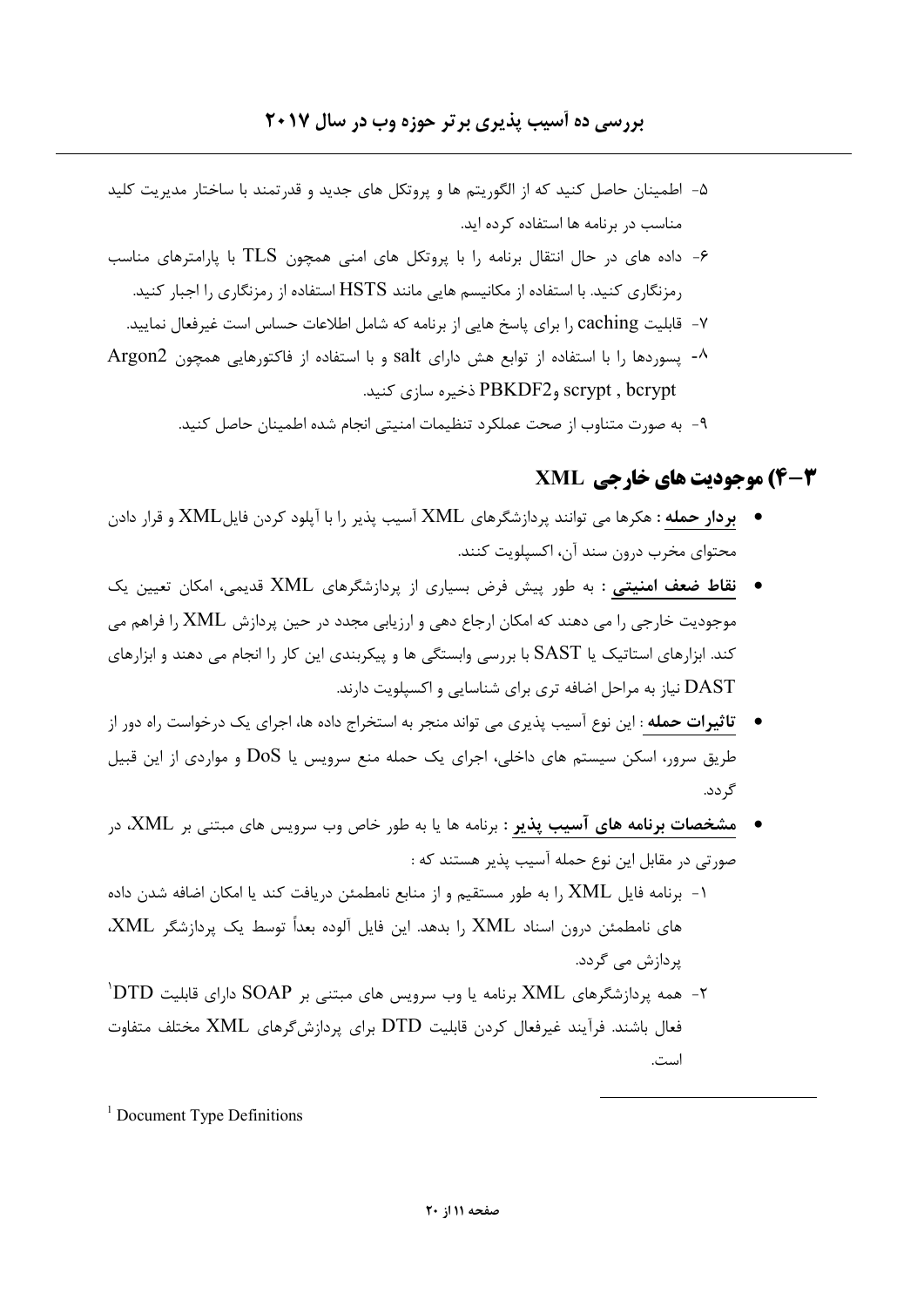### بررسی ده آسیب پذیری بر تر حوزه وب در سال ۲۰۱۷

- ۳- اگر برنامه کاربردی برای تامین اهدافی همچون امنیت جامع یا  $\mathrm{SSO}^\backprime$  از قابلیت  $\mathrm{SAML}$  برای یردازش شناسه هویتی استفاده کند. قابلیت SAML از XML برای شناسایی هویت استفاده می کند که می تواند آسیب پذیر باشد.
- ۴- اگر برنامه از نسخه قبل از SOAP 1.2 استفاده کند، درصورت ارسال موجودیت XML به چارچوب SOAP' احتمال وقوع حمله XXE وجود خواهد داشت.
- آسیب یذیر بودن برنامه در برابر حمله XXE به معنای آسیب یذیر بودن برنامه در برابر حمله است.  $DoS$
- نحوه مقابله : برای شناسایی و مقابله با حملات XXE، آموزش برنامه نویسان لازم است. در کنار آن برای مقابله و جلوگیری از این حملات، بایستی :
	- ۱- درصورت امکان از فرمت های داده با پیچیدگی کمتر مانند JSON استفاده کنید.
- ۲- تمامی پردازش گرهای XML و کتابخانه های مورد استفاده در برنامه یا لایه های سیستم عامل را به روز رسانی و وصله کنید . از چک کننده های وابستگی استفاده کنید و SOAP را به SOAP 1.2 ا, تقا دهيد.
	- در تمامی یردازش گرهای XML برنامه، XXE و DTD را غیرفعال کنید.
- ۴- اعتبار سنجی ورودی و پاکسازی ورودی بر اساس لیست سفید را در سمت سرور برای جلوگیری از تزریق داده های آلوده درون اسناد XML پیاده سازی کنید.
- ۵- قابلیت آپلود فایل XML یا XSL، بایستی ورودی را بر اساس اعتبارسنجی XSD مورد بررسی قرا, دهد.
- ابزارهای SAST برای شناسایی XXE در سورس کد برنامه به کار می روند. اگرچه در برنامه $\cdot$ های بزرگ و پیچیده بازبینی دستی کد جایگزین مناسب تری است.
- در صورت عدم امکان پیاده سازی این کنترل ها، میتوان با استفاده از WAF نسبت به شناسایی یا بلاک کردن حملات XXE اقدام کرد.

### **3-3) کنترل دسترسی شکسته شده**

• بردار حمله : اکسپلویت کنترل دسترسی یک مهارت پایه ای برای هکرها محسوب می شود. ابزارهای SAST و DAST قادر به شناسایی نبود کنترل دسترسی مناسب در برنامه ها هستند اما نمی توانند تشخیص دهند که در صورت وجود به چه میزان کارآمد است.

 $\frac{1}{2}$ Single Sign On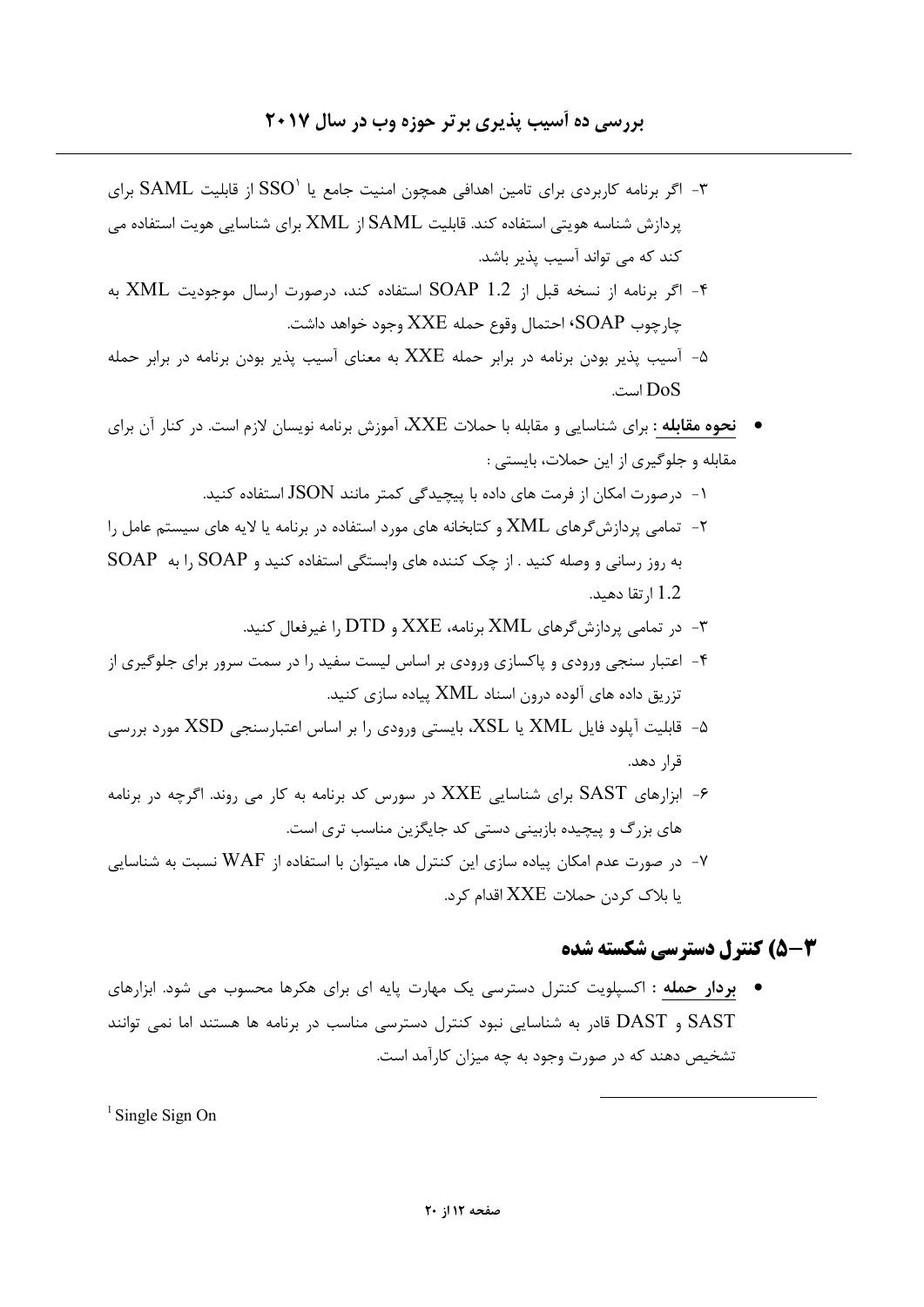- نقاط ضعف امنیتی : ضعف در کنترل دسترسی به دلیل نبود قابلیت شناسایی خودکار یا عدم بررسی مناسب توسط برنامه نويس، بسيار رايج است.
	- مشخصات برنامه های آسیب پذیر :

آسیب پذیری های رایج مرتبط با کنترل دسترسی عبارتند از :

- ۱- دور زدن کنترل دسترسی با تغییر URL یا تغییر حالت برنامه یا صفحه HTML رخ می دهد. ۲- امکان تغییر کلید اصلی به رکورد کاربر دیگری در برنامه برای مشاهده یا ویرایش حساب کاربری فرد دیگر.
- ۳- ارتقای سطح دسترسی یک کاربر عادی به راهبر سامانه یا ارتقای دسترسی به یک کاربر عادی بدون لاگین شدن به برنامه.
- ۴- امکان تغییر در متادیتای برنامه مثل دستکاری کوکی یا یک فیلد مخفی یا توکن کنترل دسترسی برای ارتقای سطح دسترسی موجود.
- ۵- امکان مرور صفحاتی از برنامه که نیازمند احرازهویت هستند یا امکان مشاهده صفحات ادمین بوسط کاربر عادی یا دسترسی به API ها بدون کنترل دسترسی برای عملیات PUT ، Post و Delete
	- نحوه مقابله :

کنترل دسترسی تنها در صورتی کارآمد است که در کد سمت سرور اعمال شود زیرا هکر امکان ایجاد تغییر در کنترل دسترسی را ندارد. ۱- مکانیسم های کنترل دسترسی را یکبار پیاده سازی نموده و درون برنامه از آن ها استفاده کنید. ۲- مدل کنترل دسترسی باید بر اساس مالکیت رکورد باشد و امکان ایجاد، مشاهده، تغییر یا حذف تمامی رکوردها را به کاربر ندهد. ۳- محدودیت های کسب و کاری باید در مدل کنترل دسترسی در نظر گرفته شود. ۴- اماکن فهرست گیری از دایرکتوری وب سرور را غیرفعال کنید و اطمینان یابید که فایل های

- متاديتا و پشتيبان درون شاخه ريشه برنامه قرار نداشته باشد.
- ۵- لاگ مربوط به شکست های کنترل دسترسی را ثبت نموده و امکان اطلاع رسانی به راهبر برنامه را فعال كنيد.
	- توکن های  $\rm{JWT}$  باید پس از خروج کاربر از برنامه نامعتبر شوند.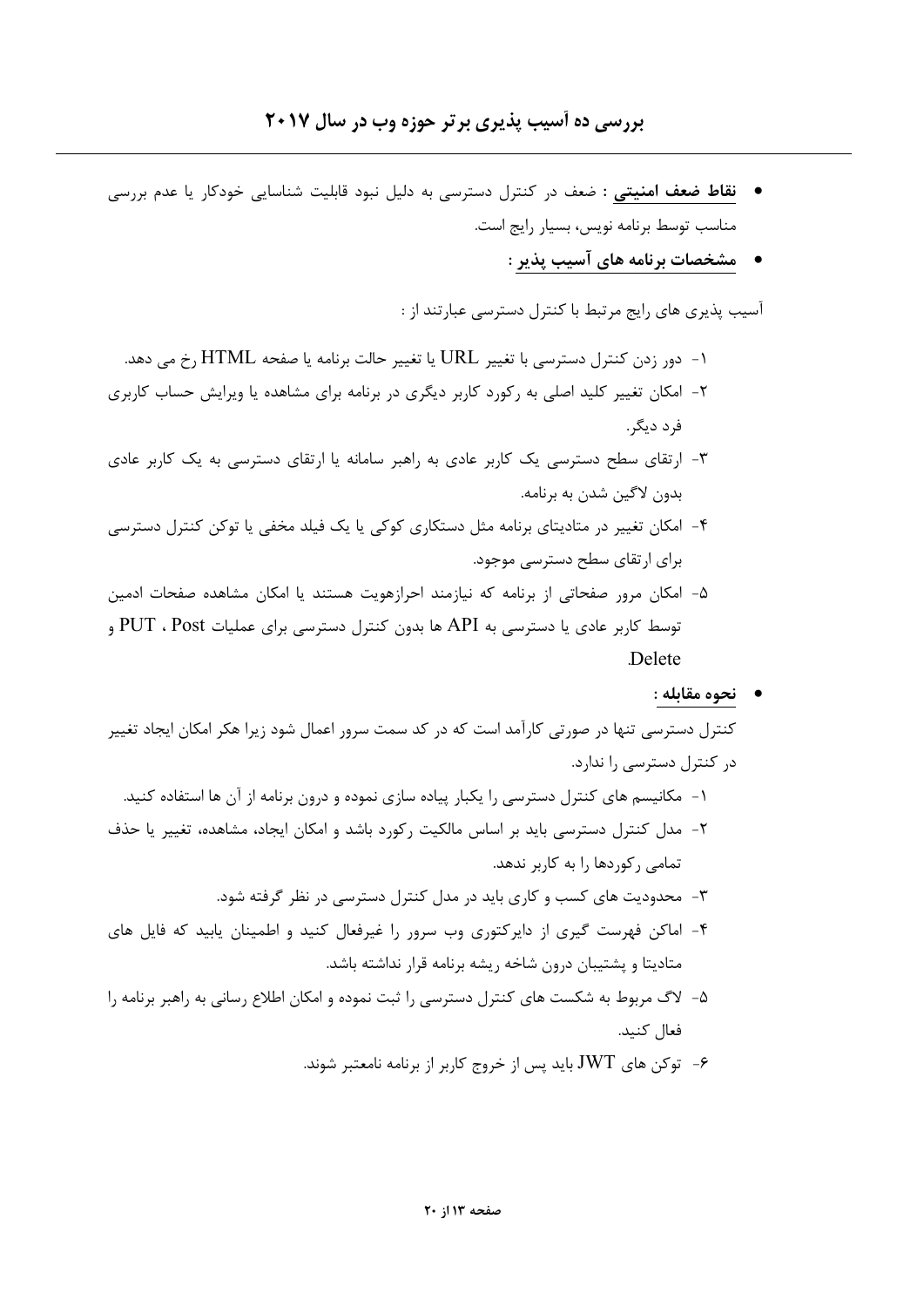# **3-4) تیکریندی نادرست امنیتی**

- **بردار حمله :** هكرها اغلب به دنبال يسوردهاى ييش فرض، صفحات بلا استفاده برنامه، آسيب يذيري هاى وصله نشده، فایل ها و دایر کتوری های محافظت نشده برای دسترسی غیرمجاز به برنامه هستند.
- نقاط ضعف امنیتی : پیکربندی نادرست امنیتی در هر سطحی از یک برنامه کاربردی شامل سرویس های شبکه، وب سرور، سرور برنامه کاربردی، پایگاه داده، کدهای اختصاصی، چارچوب برنامه، ماشین مجازی پیش فرض و فضای ذخیره سازی می تواند رخ دهد. اسکنرهای خودکار برای شناسایی آسیب پذیری های پیکربندی های نادرست امنیتی، اکانت های پیش فرض و سرویس های غیرضروری مفید هستند.
- تاثیرات حمله: اغلب آسیب پذیری ها برای مهاجمین امکان دسترسی غیرمجاز به داده ها و قابلیت های موجود در برنامه ها را فراهم می کنند. تقریباً بیشتر آنها موجب دسترسی کامل هکر به سیستم آسیب پذیر مے شوند.
	- مشخصات برنامه های آسیب پذیر :
	- ۱– عدم وجود هر یک از قابلیت های مقاوم سازی در هر یک از لایه های برنامه
- ۲- نصب و فعال سازی قابلیت های غیرضروری مثل پورت ها، سرویس ها، حساب های کاربری و حقوق دسترسے
	- ۳– حساب های کاربری و پسوردهای موجود در برنامه فعال بوده و بدون تغییر باقی مانده است.
- ۴- برای سیستم های به روز رسانی شده، آخرین قابلیت های امنیتی غیرفعال است یا به درستی ييكرېندى نشده است.
- ۵– تنظیمات امنیتی در سرورهای برنامه کاربردی، زیر ساخت ها و کتابخانه ها و لایه پایگاه داده بدون درنظر گرفتن ملاحظات امنيتي انجام شده است.
	- ۶- نرم افزارهای نصب شده روی سرور برنامه قدیمی و آسیب پذیر هستند.
- ۷- بدون انجام رویه های امنیتی مراقبتی دوره ای، سیستم در سطح ریسک بالاتری قرار خواهد گ فت.
	- نحوه مقابله :

برای پوشش مشکلات مرتبط با پیکربندی نادرست امنیتی در برنامه باید فرآیندهای نصب امن اجرا شود که شامل موارد زیر است:

۱- محیط برنامه باید فاقد هر گونه قابلیت ها و مولفه های غیرضروری باشد که بایستی در صورت وجود حذف شوند.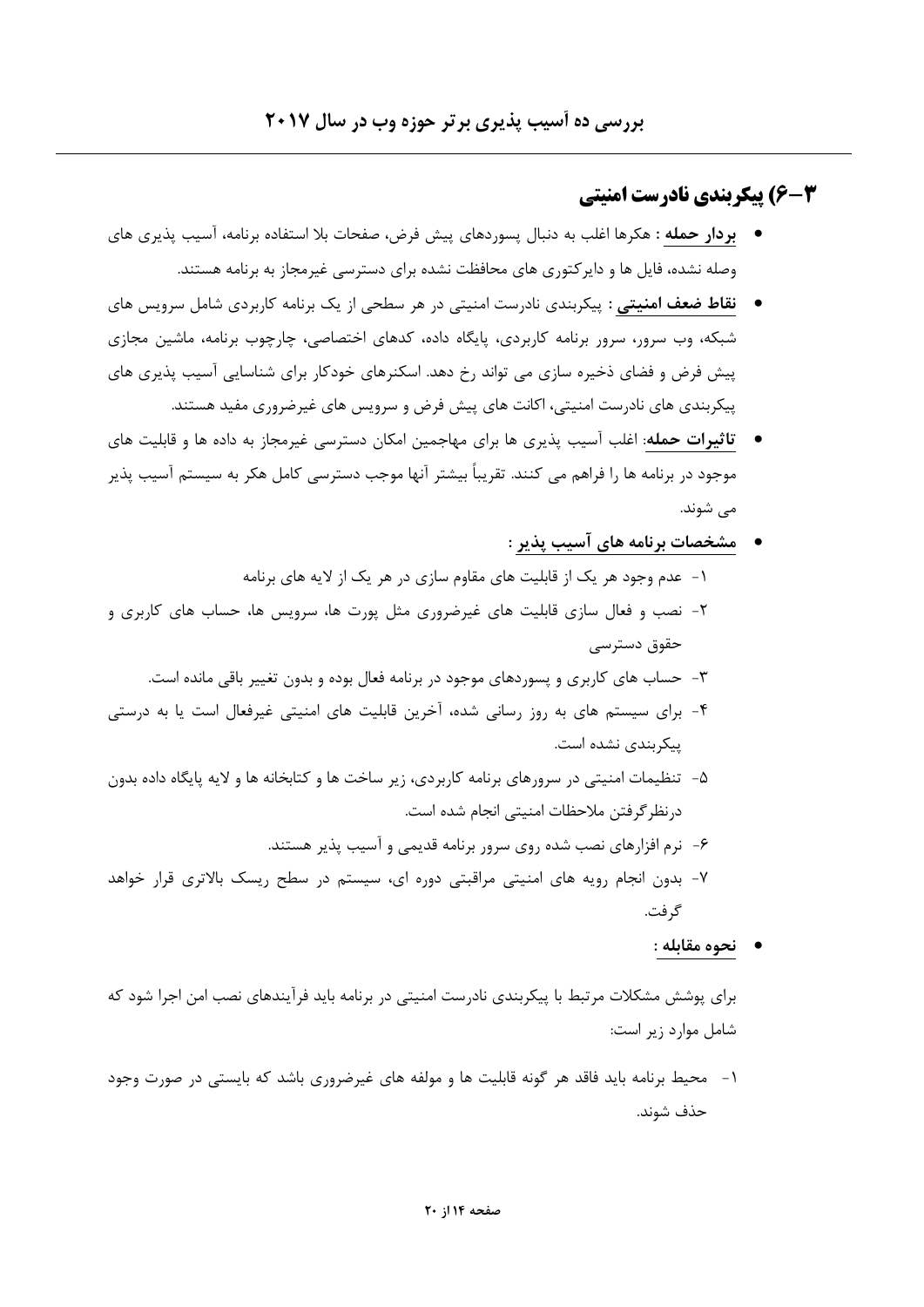- ۲- بازبینی و پیکربندی تمامی تنظیمات امنیتی و به روز رسانی و وصله نقاط ضعف موجود به عنوان بخشي از فرآيند مديريت وصله هاي امنيتي.
- ۳– در یک برنامه با معماری بخش بندی شده باید یک جداسازی امن بین مولفه های مختلف برنامه وجود داشته باشد.
	- ۴- راهنمایی های امنیتی لازم همواره باید در اختیار کاربران برنامه قرار داده شود.
- ۵–۔ باید یک فرآیند خودکار جهت تعیین کارآیی تنظیمات و پیکربندی امنیتی صورت گرفته تعریف شود.

### **2-7) حمله XSS**

- بردار حمله : ابزارهای خودکار قابلیت شناسایی و اکسپلویت هر سه نوع آسیب پذیری XSS را دارند که در زیرساخت هایی نظیر J2EE / JSP ، php و ASP.Net به خوبی عمل می کنند.
- **نقاط ضعف امنیتی :**این حمله از لحاظ وسعت در مقام دوم حملات وب قرار داشته و حدود دو سوم برنامه های وب در مقابل این حمله آسیب پذیر هستند.
- تاثیرات حمله: تاثیر حمله XSS برای دو نوع حمله Reflected و DOM متوسط و برای حمله نوع Stored شدید است که موجب اجرای کد از راه دور در مرورگر قربانی می شود و منجر به سرقت حساب کاربری، شناسه نشست کاربر یا تحویل بدافزار به قربانی می شود.
- مشخصات برنامه های آسیب پذیر : سه نوع حمله XSS، مرورگر کاربران را هدف قرار می دهند که عبا, تند ا;:
- ۱- Stored XSS: در این حالت برنامه کاربردی یا API ورودی غیریاکسازی شده ای از کاربر را در برنامه ذخیره می کند که بعداً توسط یک کاربر دیگر یا راهبر برنامه مشاهده می شود. این آسیب پذیری اغلب بحرانی بوده و درجه ریسک بالایی برای آن در نظر گرفته می شود.
- ۲- Reflected XSS: در این حالت برنامه کاربردی یا API دارای ورودی اعتبارسنجی نشده یا فیلتر نشده ای است که به عنوان بخشی از خروجی HTML ظاهر می شود. یک حمله موفق به مهاجم امکان می دهد تا کد HTML یا جاوااسکرییت موردنظرش را در مرورگر قربانی اجرا نماید. اغلب به کاربر یک لینک آلوده ارائه می شود که موجب هدایت وی به سمت یک صفحه مخرب مربوط به هکر مے گردد.
- ۳- DOM XSS: زیرساخت های جاوا اسکرییتی، برنامه های یک صفحه ای و API های حاوی داده های قابل کنترل توسط هکر بر روی یک صفحه هستند، نسبت به این نوع حمله آسیب یذیرند. در حالت ایده آل برنامه نبایستی اجازه ارسال داده های قابل کنترل هکر ۱٫ به API های ناامن جاوا اسكرييت بدهد.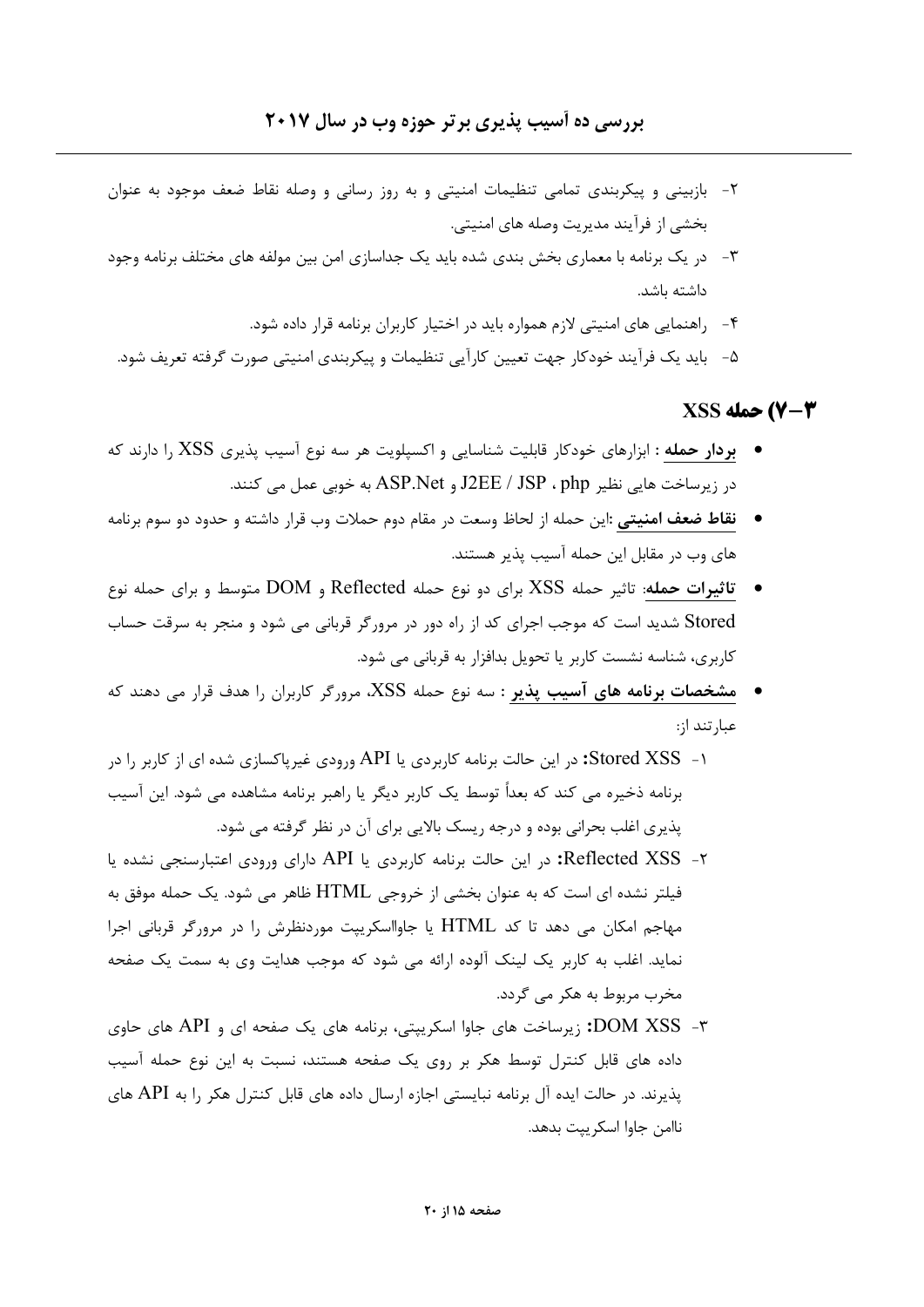معمولاً حملات XSS منجر به مواردی همچون سرقت نشست یا حساب کاربری، دور زدن MFA. خرابکاری در نودهای DOM و حمله برعلیه مرورگر کاربران(مانند دانلود برنامه های آلوده و ثبت کلیدهای فشردہ شدہ کاربر) مے گردد.

#### • نحوه مقابله :

جلوگیری از این حملات نیازمند جداکردن داده های نامطمئن از کد مربوط به محتویات مرورگر است که از طریق انجام موارد زیر حاصل می گردد:

- 1- استفاده از چارچوب هایی که به طورخودکار جلوی این حملات را می گیرند مثل Ruby on React JS Rails
- ۲- فیلتر کردن داده های مربوط به درخواست های نامعتبر HTTP بر اساس محتوای خروجی body, attribute, JavaScript, CSS, URL) HTML و Stored XSS Reflected XSS ,ا می گیرد.
- ۳- هنگام ویرایش سندی از مرورگر در سمت کاربر، فعال سازی قابلیت کدگذاری حساس به متن می تواند جلوي حملات DOM XSS ,ا بگيرد.
- XSS فعال سازی یک سیاست  $\rm CSP^{+}$ یک کنترل دفاع در عمق مناسب برای مقابله با حمله XSS است. این قابلیت در صورتی که آسیب پذیری دیگری که امکان آپلود کد یا فایل آلوده بر روی سرور را فراهم کند، وجود نداشته باشد.

#### Deserialization (۸-۳ نا امن در برنامه

- بردار حمله : اکسپلویت کردن Deserialization در برنامه ها تا حدودی مشکل است زیرا این قبیل اکسیلویت ها بدون انجام تغییر در کد اکسیلویت لایه های پایین تر به درستی کار نمی کنند.
- **نقاط ضعف امنیتی** : برخی از ابزارهای اسکن آسیب پذیری قابلیت شناسایی این نوع باگ را دارند اما برای اعتبار بخشیدن به آن وجود عامل انسانی مورد نیاز است. حجم داده مورد نیاز برای شناسایی و یافتن این نوع آسیب پذیری ها با بزرگ شدن برنامه ها اغلب افزایش می پابد.
- تاثیرات حمله: این آسیب پذیری موجب بروز حملات اجرای کد از راه دور می شود که یکی از خطرناک ترین حملات موجود محسوب می گردد. با توجه به نیاز کسب و کار و نوع داده های برنامه کاربردی، سطح محافظت در برابر این نوع حملات متغیر خواهد بود.

<sup>&</sup>lt;sup>1</sup> Content Security Policy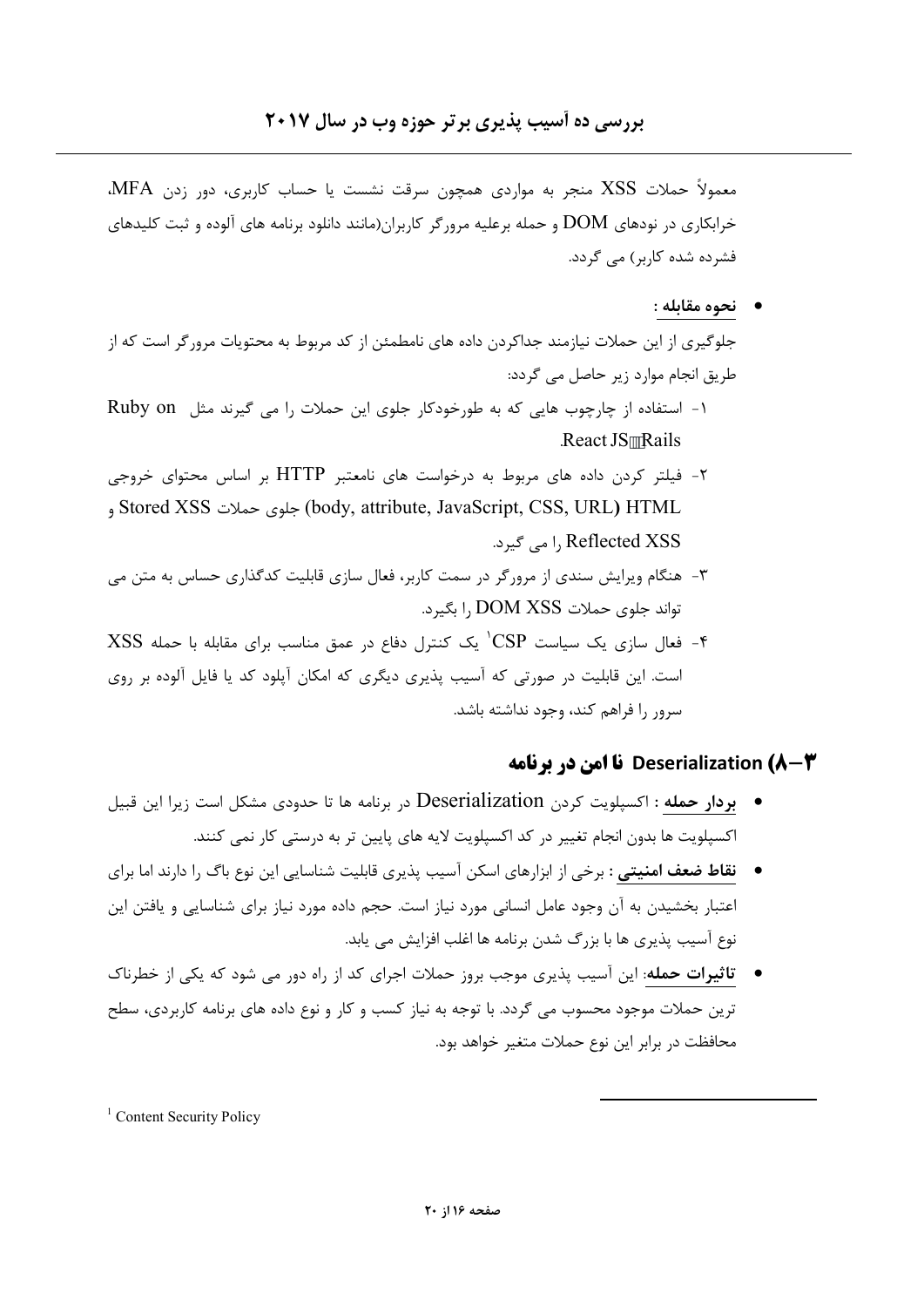• مشخصات برنامه های آسیب پذیر : برنامه کاربردی یا API ویندوزی در صورتی که اشیا یا مولفه های آلوده ارائه شده از سوی هکر ,ا Deserialize کنند، نسبت به این حمله آسیب یذیر هستند.

Deserialization عکس عمل سریال سازی در برنامه کاربردی است. سریال سازی در برنامه زمانی برای موارد زیر به کار می رود:

- o د, فرآیندهای RPC/IPC<sup>'</sup>
- $^7$ یروتکل های شبکه های سیمی، وب سرویس ها و واسطه های تبادل پیام  $^7$ 
	- 0 كش كردن / ماندگار سازى در برنامه
	- ⊙ در بایگاه های داده، سرورهای کش و سیستم فایل ها
- O کوکی های HTTP ، پارمترهای فرم HTML و توکن های احرازهویت API

این حملات در دو دسته اصل*ی خ*لاصه می شود که عبارتند از :

- ۱- اشیا و ساختارهای داده ای مرتبط با حمله در زمانی که هکر ساختار منطقی برنامه را تغییر داده یا قابلیت اجرای کد از راه دور را به دست می آورد. این در صورتی است که کلاس هایی در برنامه وجود داشته باشد که رفتار موجود را در زمان Deserialization یا بعد از آن تغییر دهد. ۲- حملات از نوع دستکاری داده ها مانند حملات مرتبط با کنترل دسترسی که در آن محتویات
- ساختار داده ای دجار تغییر مل شود.
- نحوه مقابله : تنها روش ساختاري ايمن براي جلوگيري از اين نوع حملات، عدم دريافت اشيا و مولفه هاي سریال سازی شده از منابع نامعتبر و هم چنین استفاده از ابزارهای سریال سازی است که تنها اجازه استفاده از انواع داده اصلی را می دهد.
	- درصورتی که موارد فوق میسر نباشد باید :
- ۱- کنترل های مربوط به جامعیت داده مانند امضای دیجیتال را برای تمامی اشیای سریال سازی شده اعمال کنید تا جلوی ایجاد اشیاء آلوده یا دستکاری داده ها را یگیرید.
- ۲- محدودیت های مربوط به نوع داده صریح<sup>۲</sup> در حین انجام Deserialization و قبل از ایجاد اشیا ,ا اعمال كنيد.

<sup>2</sup> Message Brokers

 $3$  Strict data type

<sup>&</sup>lt;sup>1</sup> Remote Process Communication / Inter Process Communication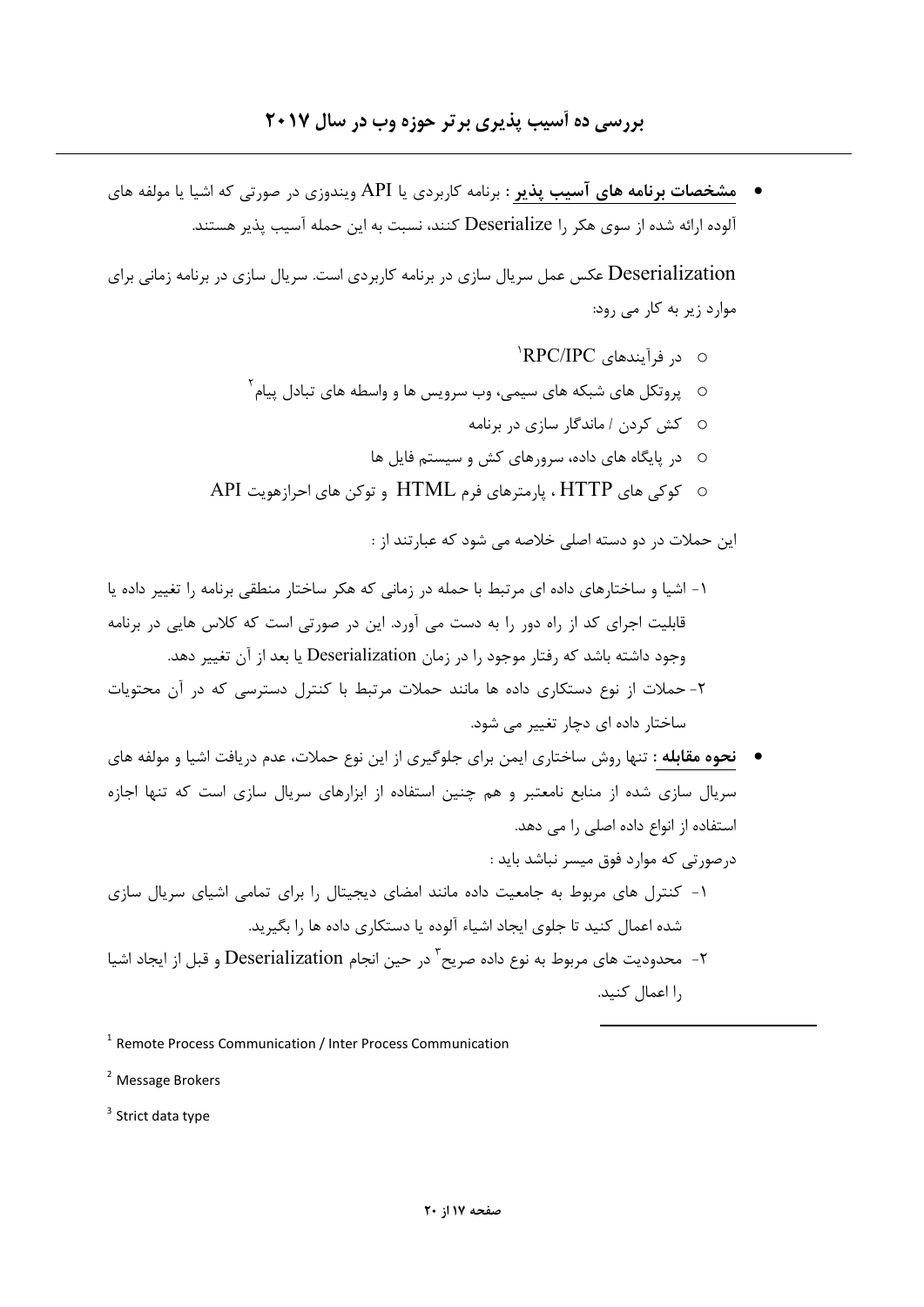- ۳- درصورت امکان، کد مربوط به Deserialization را در محیطی با دسترسی محدود ایزوله و اجرا نماييد.
- ۴- لاگ مربوط به خطاها و استثنائات Deserialization ,ا ثبت کنید مثلاً جایی که نوع داده دریافتی مغایر نوع داده مورد نظر نیست یا یک استثناء در حین کار رخ داده است.
- ۵- اتصالات شبکه ای مربوط به سرورهایی که عمل Deserialization را انجام می دهند را پایش کرده و محدود نمایید.

#### **۳-9) استفاده از کامیوننت های آسیب پذیر در برنامه**

- **بردار حمله : مع**مولاً یافتن اکسپلویت های آماده برای آسیب پذیری های شناخته شده، کار چندان دشواری نیست. اما نوشتن یک اکسپلویت جدید و اختصاصی برای یک آسیب پذیری نیاز به تلاش زیادی دا, د.
- نقاط ضعف امنیتی : در توسعه و استفاده از کامپوننت های در برنامه، معمولاً تیم برنامه نویسی اطلاعات دقیقی از نحوه به روز رسانی کامپوننت های به کار رفته در برنامه و حتی فهرست آن ندارد. برخی اسکنرها نظیر retire.js قادر به شناسایی این موارد هستند اما تعیین قابلیت اکسپلویت کامیوننت نیاز به تلاش و صرف زمان بیشتری دارد.
- تاثیرات حمله: در حالی که برخی از آسیب پذیری های شناخته شده تاثیرات جزئی دارند اما بسیاری از نقض های امنیتی و افشای اطلاعات عمده، ناشی از اکسپلویت آسیب پذیری های شناخته شده در كاميوننت ها هستند.
- \_ مشخصات برنامه های آسیب پذیر : ۱- در صورتی که اطلاعات دقیقی از کامیوننت های مورد استفاده در برنامه (کامیوننت های سمت سرور و سمت کلاینت) و نسخه آن موجود نباشد. این مورد شامل کامپوننت های استفاده شده در برنامه به طور مستقیم یا وابسته به سایر کامپوننت ها می باشد.
	- ۲- برنامه هایی که هر یک از قسمت های درگیر در برنامه به روز نباشند. این مورد شامل سیستم عامل، وب سرور، پایگاه داده، APIها و کامپوننت های برنامه و سایر کتابخانه های زمان اجرا است.
	- ٣- در صورتي که اسکن آسيب پذيري ها به صورت منظم انجام نشود يا از طريق بولتن هاي امنيتي، آسیب پذیری های مربوط به کامپوننت های برنامه و وصله احتمالی آن ها نظارت نگردد.
	- ۴- در صورتی که زیرساخت ها و چارچوب های برنامه به صورت منظم به روز رسانی نشود. این موضوع شامل سازمان هایی است که مدیریت وصله های امنیتی به صورت نظام مند و دقیق صورت نمی گیرد و آسیب پذیری شناخته شده، مدت ها به صورت فعال باقی می ماند.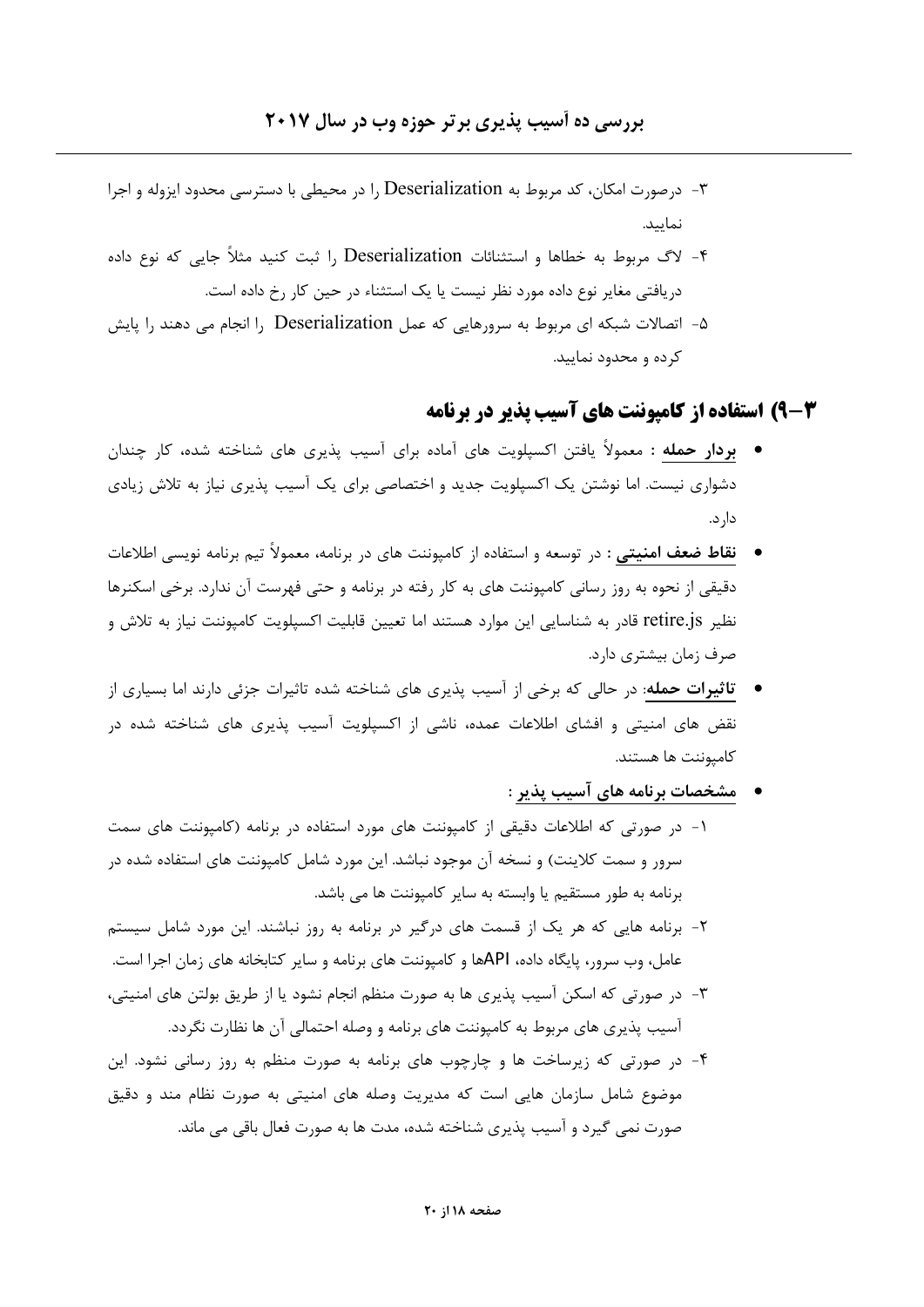### بررسی ده آسیب پذیری بر تر حوزه وب در سال ۲۰۱۷

۵– در صورتی که پیکربندی کامپوننت ها به صورت امن انجام نشده باشد.

- نحوه مقابله :
- ۱- برنامه باید رویه های مناسبی برای حذف وابستگی های بلا استفاده و قابلیت ها ،کامپوننت ها، فایل ها و مستندات غیر ضروری داشته باشد.
- ۲- برنامه باید رویه های مناسبی برای کنترل مستمر نسخه کامپوننت ها و وابستگی آنها به یکدیگر در سمت کلاینت و سرور داشته باشد. اینکار با ابزارهایی همچون versions، DependencyCheck و retire.js قابل انجام است.
- ۳- به طور مداوم منابعی مانند CVE و NVD را کنترل نمایید تا آسیب پذیری های عمومی شده در کامپوننت ها را شناسایی کنید و از ابزارهایی برای تحلیل خودکار این موارد استفاده نمایید و با عضویت در منابع خبری مرتبط از آخرین اخبار آسیب پذیری ها مطلع شوید.
- ۴- کامپوننت ها را فقط از منابع معتبر و رسمی دریافت کنید و در صورت امکان از بسته های تایید شده برای کاهش خطر وجود کامپوننت های آلوده و تغییر یافته استفاده نمایید.
- ۵– کامپوننت هایی که نسخه های قدیمی بوده و فاقد وصله های امنیتی هستند را کنترل نمایید و در صورت عدم وجود و انتشار وصله برای آن ها، از یک Virtual Patch برای پایش، شناسایی و محافظت در برابر تهديدات استفاده نماييد.

### **4-10) نظارت و پایش ناکافی**

- بردار حمله : نظارت و پایش ناکافی زمینه ساز هر نوع حادثه مهم امنیتی محسوب می شود. هکرها با تکیه بر عدم وجود نظارت و واکنش مناسب و سریع از سوی هدف، بدون ترس از شناسایی و به دام افتادن به دنبال رسیدن به اهداف مورد نظرشان خواهند بود.
- نقاط ضعف امنیتی : یکی از راهکارهای تشخیص مناسب بودن نظارت و پایش، بررسی لاگ های مرتبط با تست نفوذ است. تمامی عملیات انجام شده در حین تست نفوذ بایستی ثبت گردد تا خسارات و آسیب های احتمالی قابل پیش بینی و سنجش باشد.
- تاثیرات حمله: بسیاری از حملات موفق با کنکاش و بررسی دقیق آسیب پذیری ها شروع می شود. اغلب آسیب پذیری های واقعی در نهایت می تواند منجر به اکسپلویت سیستم گردد.
- **مشخصات برنامه های آسیب پذیر :** نظارت، پایش و واکنش نامناسب به رخدادهای امنیتی زمانی اتفاق مے افتد که :